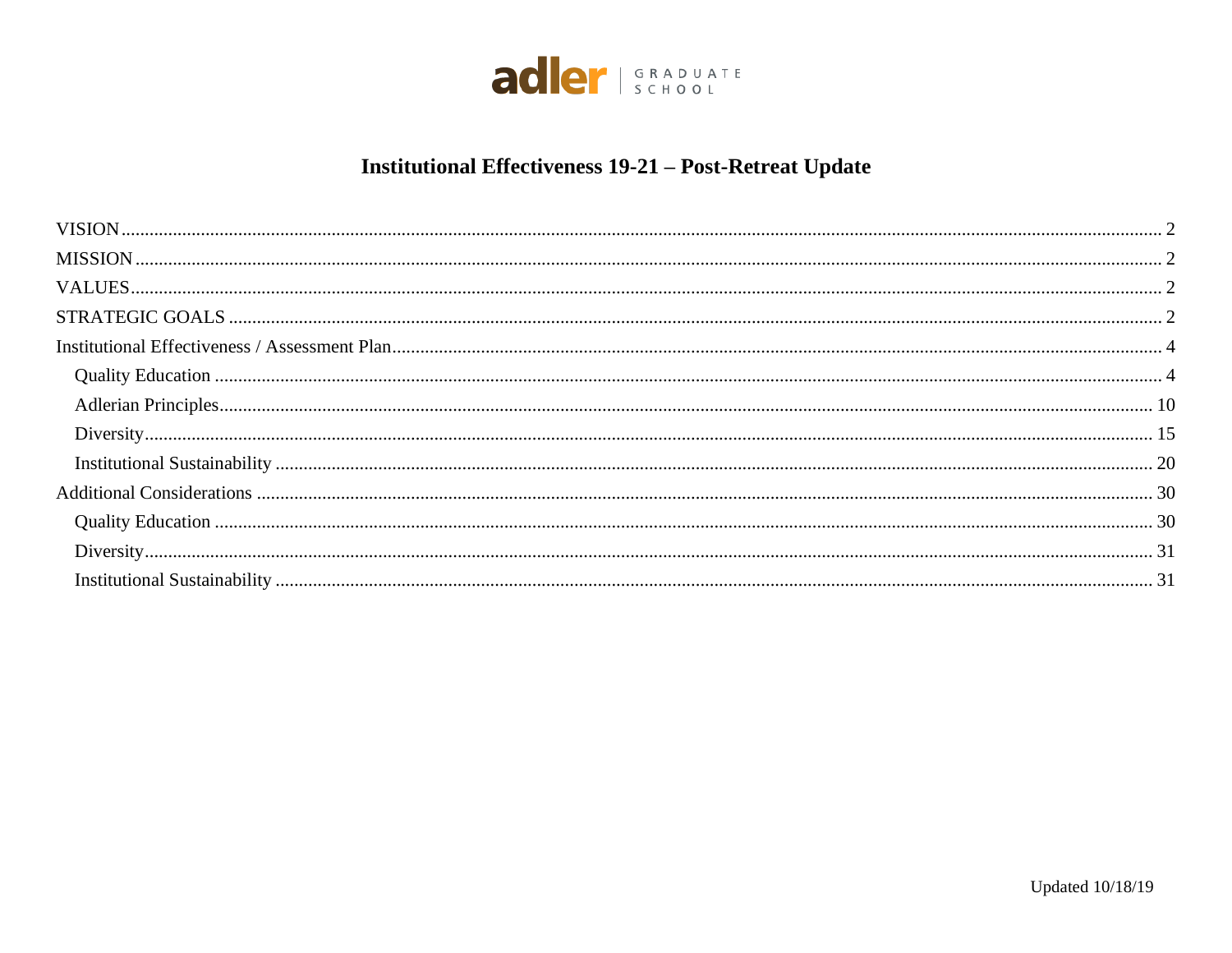

### **VISION**

<span id="page-1-0"></span>The Adler Graduate School will be a leader in empowering and developing mental health and human service professionals to transform society through social interest in action.

### **MISSION**

<span id="page-1-1"></span>Preparing mental health and human service professionals with a strong Adlerian foundation to foster encouragement, collaboration, and a sense of belonging to the individuals, families, and culturally diverse communities they serve.

### **VALUES**

<span id="page-1-2"></span>At the Adler Graduate School, we value:

- 1. Quality Education
- 2. Adlerian Principles
- 3. Diversity
- <span id="page-1-3"></span>4. Institutional Sustainability

### **STRATEGIC GOALS**

#### **1.1. Quality Education: Provide an excellent graduate education.**

- Goal 1.1: To provide an academic educational programming that meets standards of best practice.
- Goal 1.2: To engage in continuous improvement driven by assessment of student learning outcomes.
- Goal 1.3: To promote student professional development through student-faculty interactions in and out of the classroom
- Goal 1.4: To employ highly qualified staff, faculty and administrators.
- Goal 1.5: To promote faculty development that enhances teaching and supports lifelong learning.

#### **2.1. Adlerian Principles: Foster a culture that demonstrates Adlerian Principles**

Goal 2.1: To integrate Adlerian Principles into all our educational activities.

Goal 2.2: To practice Adlerian Principles throughout our campus community.

Goal 2.3: To demonstrate Adlerian Principles through community activities.

#### **3.1. Diversity: Prepare all students for service to diverse communities**

Goal 3.1: To seek out, identify, attract, and retain an increasingly diverse student body, staff, faculty, and board of directors to promote opportunities for understanding different perspectives.

Goal 3.2: To sustain, improve, and promote a sense of safety, belonging, and significance for all students.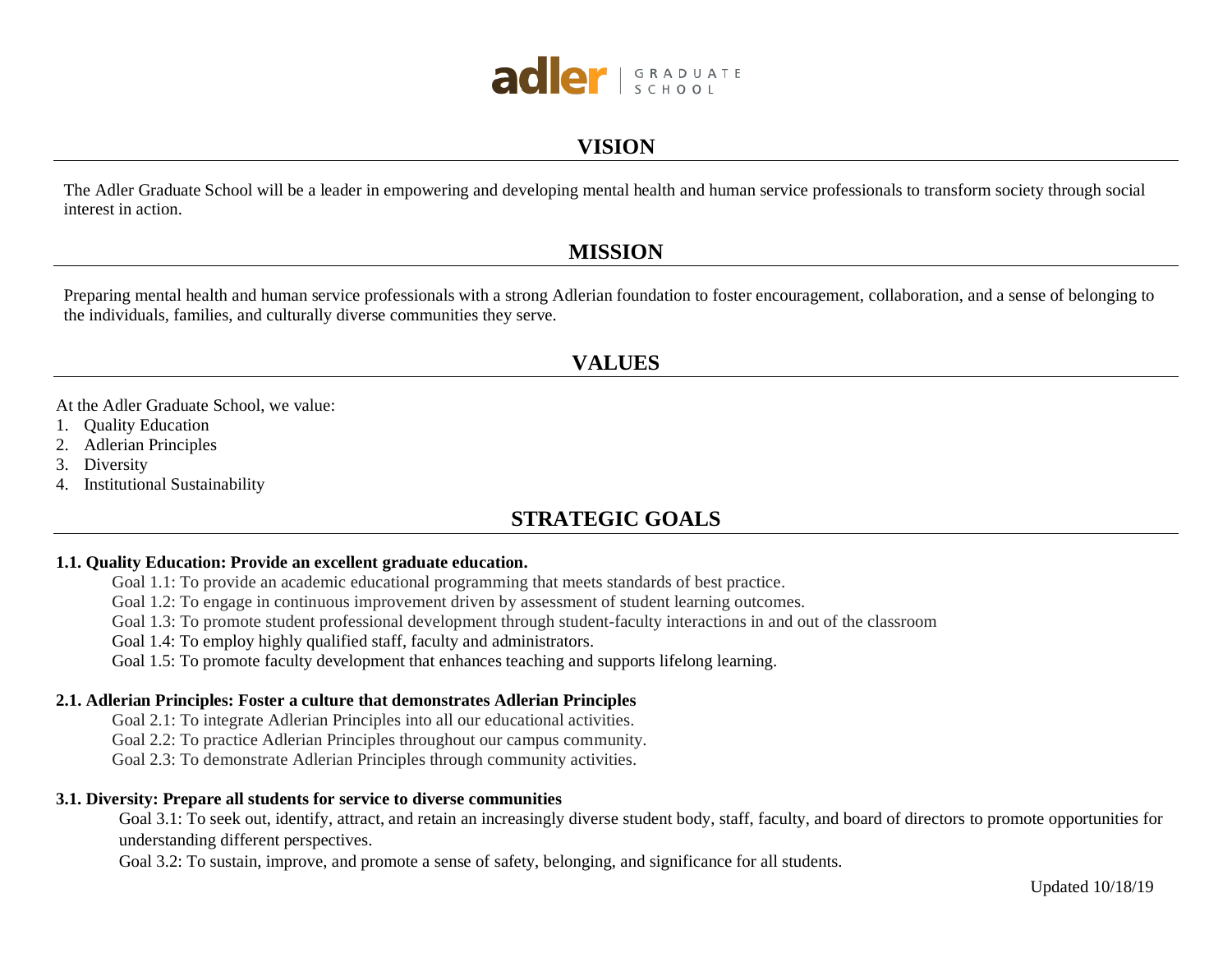

Goal 3.3: To increase multicultural counseling awareness, knowledge, and skills through curricular experiences Goal 3.4: To provide extra-curricular opportunities for students to develop multicultural and social justice counseling competencies.

#### **4.1. Institutional Sustainability: Provide resources to support institutional sustainability**

Goal 4.1: To ensure long-term institutional sustainability through relevant educational programming.

Goal 4.2: To monitor long-term institutional sustainability through enrollment management, tracking, and analysis.

Goal 4.3: To ensure long-term institutional sustainability through responsible resource management and development.

Goal 4.4: To provide the facilities, equipment and resources necessary for long-term institutional sustainability.

Goal 4.5: To promote long-term institutional excellence by securing and maintaining the highest level of accreditation available for all programs.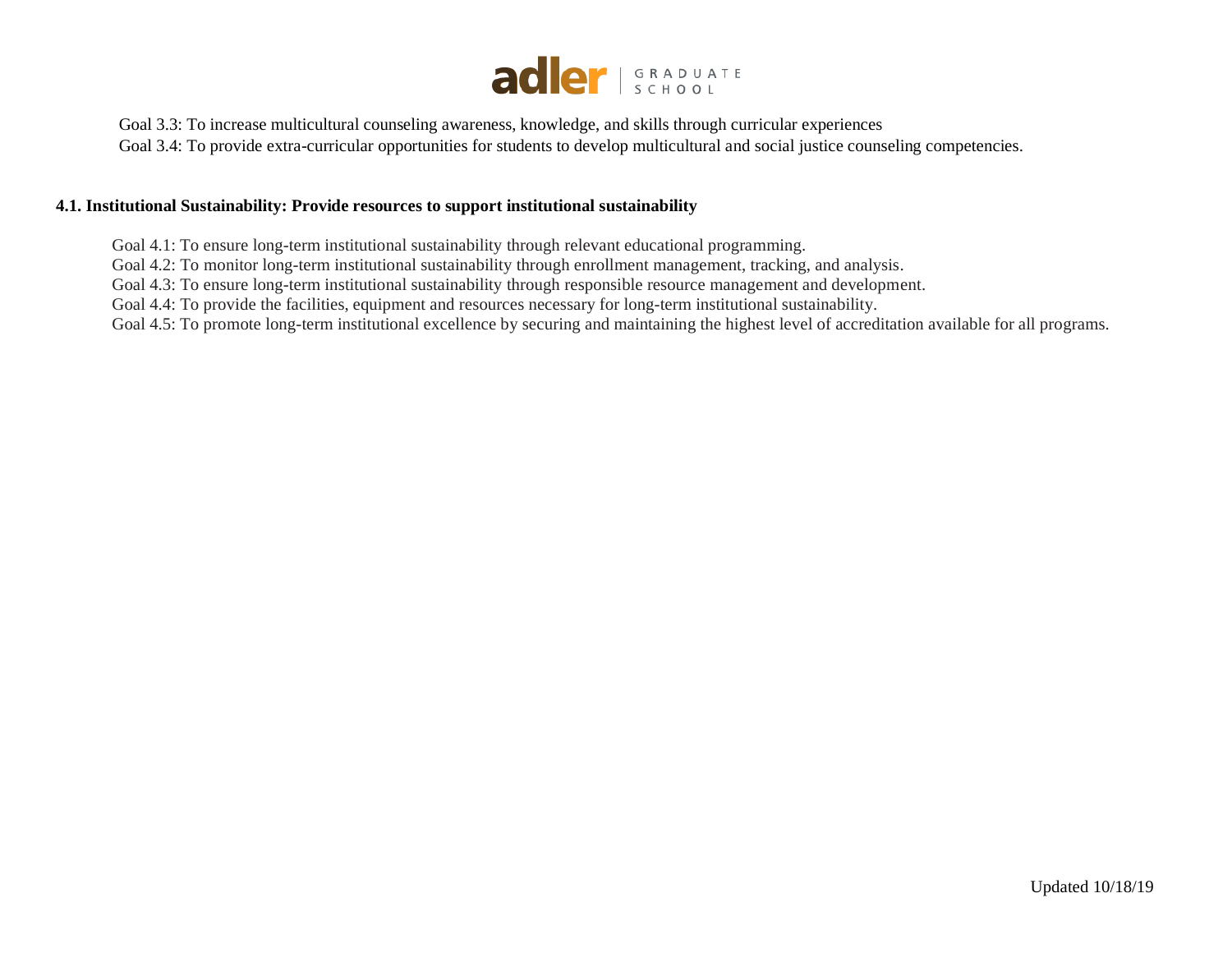

# **Institutional Effectiveness / Assessment Plan**

## <span id="page-3-0"></span>Quality Education

## **Provide an excellent graduate education**

|       | Goal 1.1: To provide an educational programming that meets standards of best practice         |                                    |    |                               |                                 |                                   |
|-------|-----------------------------------------------------------------------------------------------|------------------------------------|----|-------------------------------|---------------------------------|-----------------------------------|
|       | <b>Performance Indicator</b>                                                                  | <b>Baseline</b>                    |    | <b>Action Plan</b>            | <b>Persons/Dept Responsible</b> | <b>Target Dates</b>               |
|       | 2019-2020                                                                                     |                                    |    |                               |                                 |                                   |
| 1.1.1 | 100% of the syllabi will be                                                                   | June 2019 - 100% of                |    | Review core courses           | Program Chairs to coordinate;   | AC - Determine Target Dates.      |
|       | updated to include                                                                            | curriculum                         |    | syllabi to determine          |                                 |                                   |
|       | standards addressed;                                                                          | development will be                |    | which have been               | FT faculty to review core       | Determine % done and what needs   |
|       |                                                                                               | informed by the                    |    | updated and which need        | courses and develop key         | to be completed $-$ use planning  |
|       | Artifacts and rubrics to                                                                      | standards established              |    | new artifacts/rubrics.        | assignments;                    | form to create this plan.         |
|       | measure SLOs associated                                                                       | by accreditation<br>bodies of each |    |                               |                                 |                                   |
|       | with I, R, and A for KPIs<br>are developed and                                                | specialty or                       | 2. | Review program-               | Faculty assigned by Chairs to   | By 10/22 PCs will report on what  |
|       | implemented.                                                                                  | measurable outcomes                |    | specific syllabi              | review program-specific         | syllabi are completed and which   |
|       |                                                                                               | (if no specialty).                 |    | (CACREP standards are         | syllabi and key assignments.    | need to be finished.              |
|       |                                                                                               |                                    |    | in, SLOs, KPIs, and           |                                 |                                   |
|       |                                                                                               | Curriculum Plans are in            |    | assignments are in;           |                                 | Immediately after 10/22 plan for  |
|       |                                                                                               | Assessment webpage.                |    | several rubrics need to       |                                 | finishing up will be developed.   |
|       |                                                                                               |                                    |    | be finalized)                 |                                 |                                   |
|       |                                                                                               | Artifacts found in                 |    |                               |                                 | Deadline to have all done: Spring |
|       |                                                                                               | <b>Assessment Moodle</b>           | 3. | <b>Create Key Assignments</b> |                                 | 2020                              |
|       |                                                                                               | Page.                              |    | for all KPIs at I, R, and     |                                 |                                   |
|       |                                                                                               |                                    |    | A levels                      |                                 |                                   |
|       | Goal 1.2: To engage in continuous improvement driven by student learning outcomes assessment. |                                    |    |                               |                                 |                                   |
|       | <b>Performance Indicator</b>                                                                  | <b>Baseline</b>                    |    | <b>Action Plan</b>            | <b>Persons/Dept Responsible</b> | <b>Target Dates</b>               |
|       | 2019-2020                                                                                     |                                    |    |                               |                                 |                                   |
| 1.2.1 | Each program completes                                                                        | June 2019:                         | 1. | Core courses 500, 504,        |                                 | Courses 500, 504, 512, 536, and   |
|       | one cycle of analyzing data                                                                   | Each academic program              |    | 512, 536, and 604 to be       |                                 | 604: Summer 2020.                 |
|       | from The Program                                                                              | has developed and                  |    | evaluated.                    |                                 |                                   |
|       | Evaluation Plan by end of<br>FY21.                                                            | implemented a program              |    |                               |                                 |                                   |
|       |                                                                                               | evaluation plan; plans             |    |                               |                                 |                                   |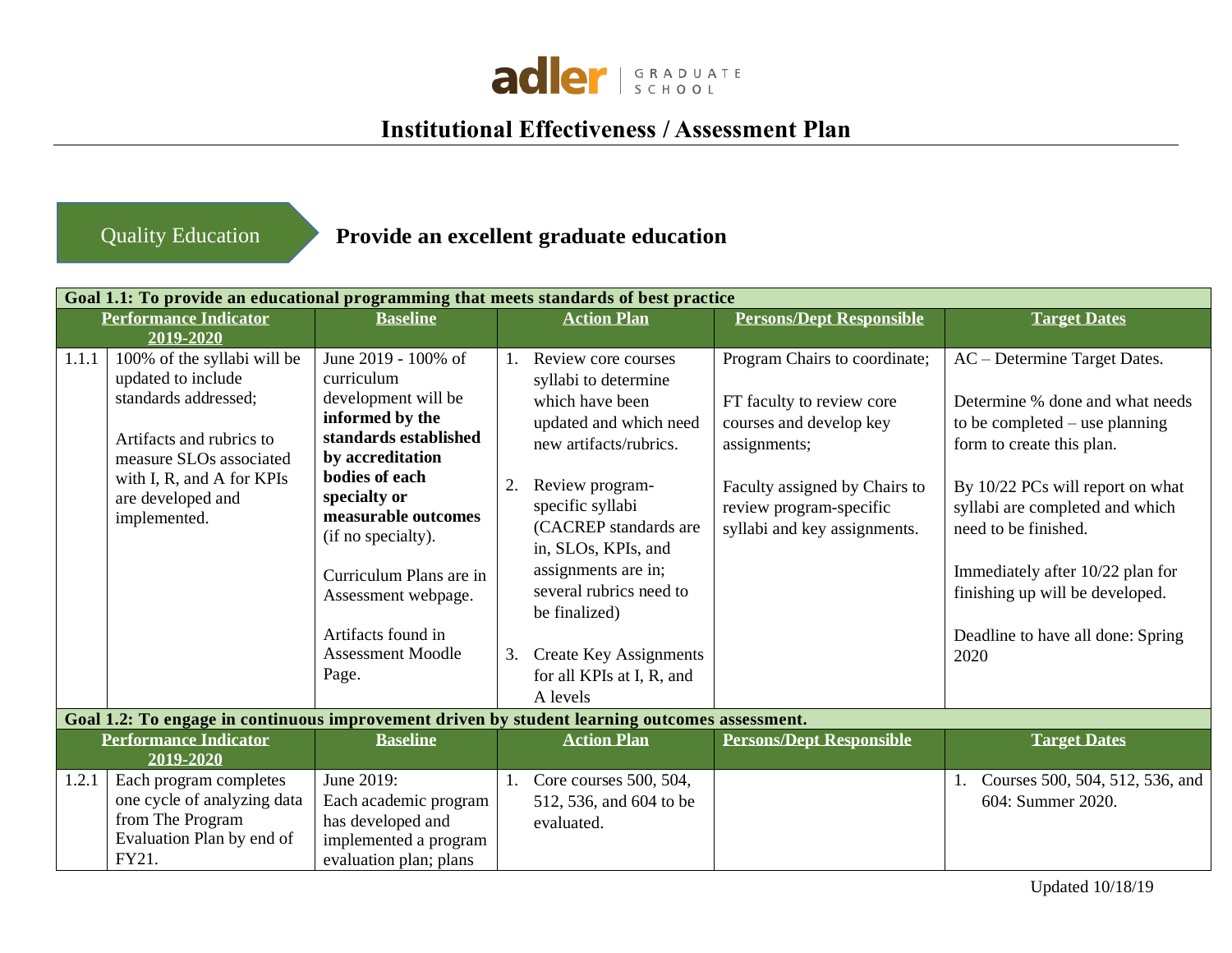

|       |                                                                                                                         | will include 1)<br>evaluation of curricular<br>and co-curricular<br>activities and 2)<br>processes that promote<br>student professional<br>dispositions. | 3.<br>5. | Core courses 505, 511,<br>513, 523, 525, 533, and<br>541 to be evaluated.<br>Program specific courses<br>to follow some schedule<br>4. Full-time faculty to be<br>evaluated<br>Analyze number of<br>disposition plans<br>developed in 2019-20<br>and types of issues<br>identified. |           |                                 | 3.   | Courses 505, 511, 513, 523,<br>525, 533, and 541: Summer<br>2021<br>Program specific courses to<br>follow same schedule (even<br>numbered FY 20 and odd<br>numbered FY21)<br>4. Full-time faculty to be<br>evaluated by May 2020.<br>5. May 2020. |
|-------|-------------------------------------------------------------------------------------------------------------------------|----------------------------------------------------------------------------------------------------------------------------------------------------------|----------|-------------------------------------------------------------------------------------------------------------------------------------------------------------------------------------------------------------------------------------------------------------------------------------|-----------|---------------------------------|------|---------------------------------------------------------------------------------------------------------------------------------------------------------------------------------------------------------------------------------------------------|
|       | Goal 1.3: To promote student professional development through student-faculty interactions in and out of the classroom. |                                                                                                                                                          |          |                                                                                                                                                                                                                                                                                     |           |                                 |      |                                                                                                                                                                                                                                                   |
|       | <b>Performance Indicator</b>                                                                                            | <b>Baseline</b>                                                                                                                                          |          | <b>Action Plan</b>                                                                                                                                                                                                                                                                  |           | <b>Persons/Dept Responsible</b> |      | <b>Target Dates</b>                                                                                                                                                                                                                               |
|       |                                                                                                                         |                                                                                                                                                          |          |                                                                                                                                                                                                                                                                                     |           |                                 |      |                                                                                                                                                                                                                                                   |
|       | 2019-2020                                                                                                               |                                                                                                                                                          |          |                                                                                                                                                                                                                                                                                     |           |                                 |      |                                                                                                                                                                                                                                                   |
| 1.3.1 | Full-time faculty will                                                                                                  | June 2019:                                                                                                                                               |          | Review advising                                                                                                                                                                                                                                                                     | $\bullet$ | Chairs                          |      | Ongoing at advisors meetings. To                                                                                                                                                                                                                  |
|       | follow the advising                                                                                                     | FT faculty model                                                                                                                                         |          | protocol.                                                                                                                                                                                                                                                                           | $\bullet$ | <b>Advisors</b>                 |      | be spot checked by Director of AA                                                                                                                                                                                                                 |
|       | protocol that team created.                                                                                             | implemented and                                                                                                                                          |          | Ensure protocol is being                                                                                                                                                                                                                                                            | $\bullet$ | <b>Advising Coordinator</b>     |      | in January 2020 (items 1 to 3).                                                                                                                                                                                                                   |
|       |                                                                                                                         | 15 full time faculty                                                                                                                                     |          | followed.                                                                                                                                                                                                                                                                           |           |                                 |      |                                                                                                                                                                                                                                                   |
|       |                                                                                                                         | $(10 \text{ on campus}; 4)$                                                                                                                              |          | 3. Reported to Academic                                                                                                                                                                                                                                                             |           |                                 |      | Sonis entries to be spot checked by<br>Director of AAs in January 2020.                                                                                                                                                                           |
|       |                                                                                                                         | online) and one .75,                                                                                                                                     |          | Council<br>4. All student contacts to                                                                                                                                                                                                                                               |           |                                 |      |                                                                                                                                                                                                                                                   |
|       |                                                                                                                         | time on campus,<br>faculty hired.                                                                                                                        |          | be logged into Sonis by                                                                                                                                                                                                                                                             |           |                                 |      |                                                                                                                                                                                                                                                   |
|       |                                                                                                                         | All full-time<br>$\bullet$                                                                                                                               |          | advisors                                                                                                                                                                                                                                                                            |           |                                 |      |                                                                                                                                                                                                                                                   |
|       |                                                                                                                         | faculty have                                                                                                                                             |          |                                                                                                                                                                                                                                                                                     |           |                                 |      |                                                                                                                                                                                                                                                   |
|       |                                                                                                                         | advising load.                                                                                                                                           |          |                                                                                                                                                                                                                                                                                     |           |                                 |      |                                                                                                                                                                                                                                                   |
|       |                                                                                                                         | Standards of                                                                                                                                             |          |                                                                                                                                                                                                                                                                                     |           |                                 |      |                                                                                                                                                                                                                                                   |
|       |                                                                                                                         | advising have been                                                                                                                                       |          |                                                                                                                                                                                                                                                                                     |           |                                 |      |                                                                                                                                                                                                                                                   |
|       |                                                                                                                         | established.                                                                                                                                             |          |                                                                                                                                                                                                                                                                                     |           |                                 |      |                                                                                                                                                                                                                                                   |
| 1.3.2 | Students are receiving<br>effective advising, as                                                                        | No baseline                                                                                                                                              |          | Review exit surveys $(\#s)$<br>7, 13, 15                                                                                                                                                                                                                                            | $\bullet$ | Advisors                        | 2020 | Exit Survey data analysis in May                                                                                                                                                                                                                  |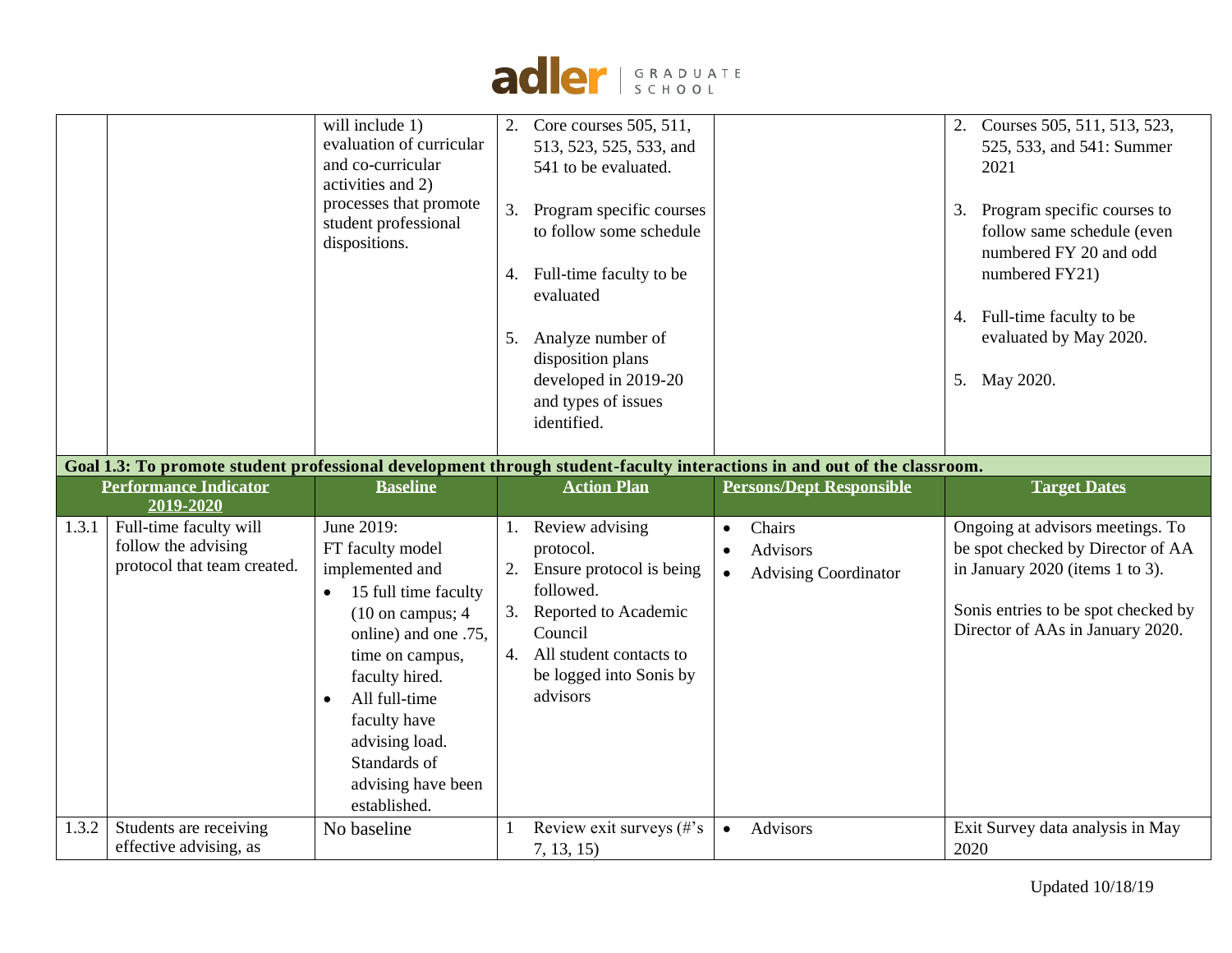

|       | defined in the advising<br>protocol.                                                                                                                                                                                                                                                                                                                       |                                                                                                                                 | $\overline{2}$                                     | Keep track of timely<br>program completion (for<br>each program).                                                                                                                                                                                                                                                                                                                                                                                                                                          | $\bullet$<br>$\bullet$ | Directors of Quality<br><b>Assurance and Assessment</b><br>AC                                                                                                      |                |                                                                                                                                                                                                                                                                                                                                                                                                                                                                   |
|-------|------------------------------------------------------------------------------------------------------------------------------------------------------------------------------------------------------------------------------------------------------------------------------------------------------------------------------------------------------------|---------------------------------------------------------------------------------------------------------------------------------|----------------------------------------------------|------------------------------------------------------------------------------------------------------------------------------------------------------------------------------------------------------------------------------------------------------------------------------------------------------------------------------------------------------------------------------------------------------------------------------------------------------------------------------------------------------------|------------------------|--------------------------------------------------------------------------------------------------------------------------------------------------------------------|----------------|-------------------------------------------------------------------------------------------------------------------------------------------------------------------------------------------------------------------------------------------------------------------------------------------------------------------------------------------------------------------------------------------------------------------------------------------------------------------|
| 1.3.3 | Field experience is<br>consistently evaluated<br>across programs including:<br>Student evaluation of:<br>1. Faculty/course<br>$supervisor(s)$ –<br><b>SMART EVAL</b><br>Site (form)<br>2.<br>Site supervisor $(s)$<br>3.<br>formative and<br>summative<br>evaluation of<br>student (forms);<br>Site supervisor's<br>4.<br>evaluation of AGS<br>program(s). | June 2019: Process for<br>evaluating field<br>experience is partially<br>developed and is not<br>consistent across<br>programs. | $\overline{2}$<br>3<br>$\overline{4}$<br>$\bullet$ | Create uniform rating<br>scales to be used across<br>programs and forms;<br>Create and use<br>evaluation forms to<br>promote uniform data<br>collection.<br>Use one document with<br>subset of questions<br>specific to each specialty<br>area.<br>Identify and use one $(1)$<br>standard data collection<br>tool. Select the proper<br>technology for accurate<br>data collection and<br>analysis.<br>Include forms and<br>procedures in FE<br>manual?<br>Write down the steps of<br>the evaluation plan. | $\bullet$<br>$\bullet$ | Field Experience<br>Coordinators<br>FT faculty<br>Program Chairs<br>Director of Academic<br><b>Affairs</b><br>Director of Assessment<br>and IT for implementation. | 1.<br>2.<br>4. | Questions for Student<br>evaluation of instructor are<br>developed. Implement Smart<br>Evals by end of Fall 2019.<br>Craig to share AT form for<br>student evaluation of site with<br>other programs by 10/22.<br>3. In place.<br>Form for supervisor evaluation<br>of program created and to be<br>sent to site once a year in<br>Summer by each program FE<br>coordinator (Microsoft Docs).<br>Share Point developed and<br>implemented by End of Fall<br>2019. |
|       | Goal 1.4: To employ highly qualified staff, faculty and administrators.                                                                                                                                                                                                                                                                                    |                                                                                                                                 |                                                    |                                                                                                                                                                                                                                                                                                                                                                                                                                                                                                            |                        |                                                                                                                                                                    |                |                                                                                                                                                                                                                                                                                                                                                                                                                                                                   |
|       | <b>Performance Indicator</b><br>2019-2020                                                                                                                                                                                                                                                                                                                  | <b>Baseline</b>                                                                                                                 |                                                    | <b>Action Plan</b>                                                                                                                                                                                                                                                                                                                                                                                                                                                                                         |                        | <b>Persons/Dept Responsible</b>                                                                                                                                    |                | <b>Target Dates</b>                                                                                                                                                                                                                                                                                                                                                                                                                                               |
| 1.4.1 | AGS will recruit and retain<br>enough faculty with<br>Doctoral degrees in CES to<br>teach 51% of credits in<br>CACREP-eligible<br>programs                                                                                                                                                                                                                 | Summer 2019: 38%<br>of credits taught in<br>counseling program<br>taught by core faculty<br>(including 2 ABDs)                  | 1.<br>2.                                           | Recruit 2 additional<br>faculty members with<br>CES degrees.<br>In case of faculty<br>attrition, replace exiting                                                                                                                                                                                                                                                                                                                                                                                           | $\bullet$              | Academic Unit.                                                                                                                                                     |                | Summer 2020                                                                                                                                                                                                                                                                                                                                                                                                                                                       |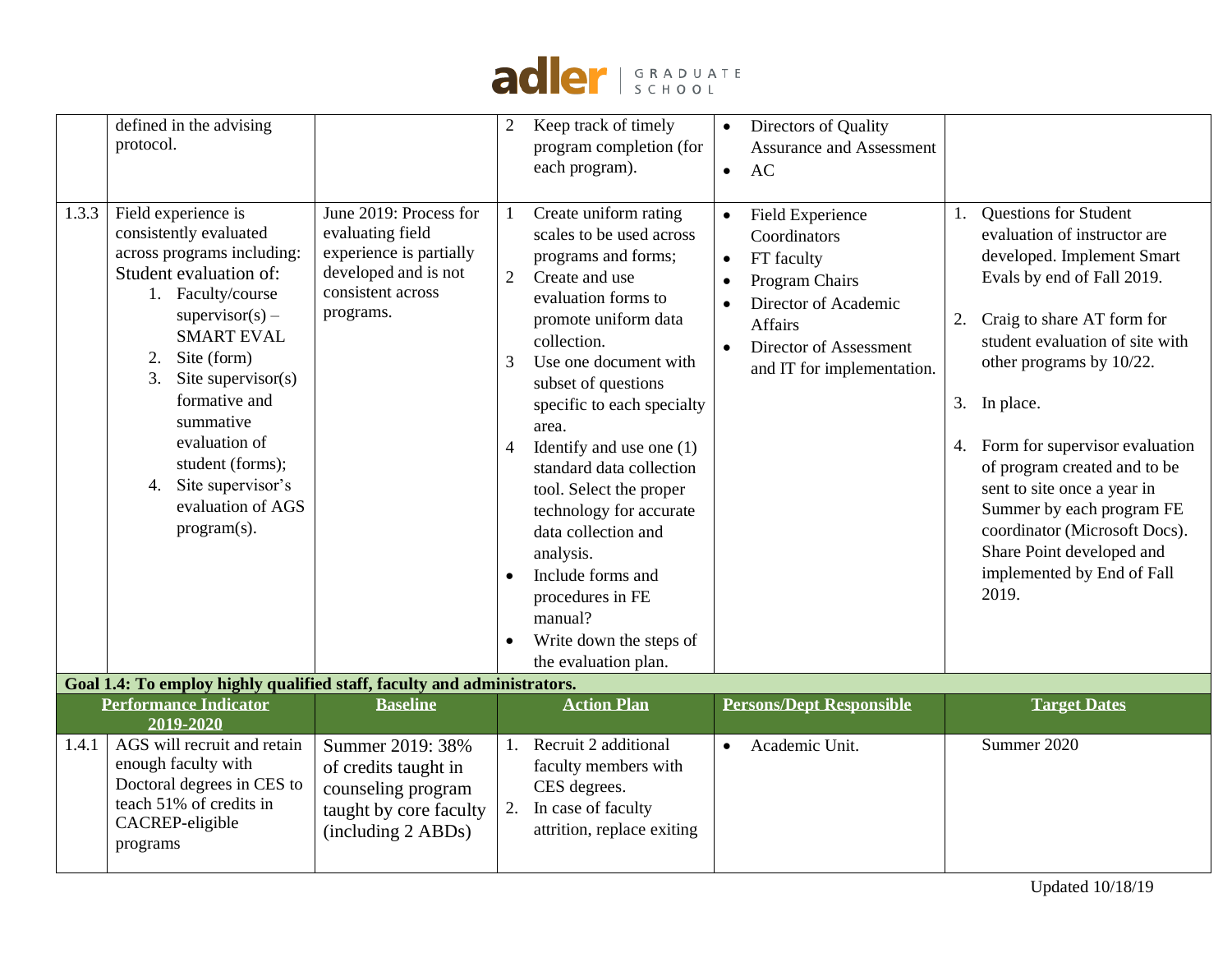

|       | Two new CES full-time<br>faculty hired by Spring<br>2020.                                            |                                                                                                              | faculty with CES<br>holders, if we can.                                                                                                                                                                                                                                                                                                                                                                                                                                                                                                                                                           |                                                                                                                   |                                                                                                                                                                 |
|-------|------------------------------------------------------------------------------------------------------|--------------------------------------------------------------------------------------------------------------|---------------------------------------------------------------------------------------------------------------------------------------------------------------------------------------------------------------------------------------------------------------------------------------------------------------------------------------------------------------------------------------------------------------------------------------------------------------------------------------------------------------------------------------------------------------------------------------------------|-------------------------------------------------------------------------------------------------------------------|-----------------------------------------------------------------------------------------------------------------------------------------------------------------|
| 1.4.2 | Systematic evaluation of<br>faculty (full- and part-time)<br>is fully implemented.                   | June 2019:<br>Plan for systematic<br>evaluation of faculty<br>(full time and adjunct)<br>has been developed. | Communicate plan<br>developed at retreat with<br>AC.<br>2. Full-time faculty to be<br>evaluated yearly (next<br>deadline.<br>3. Adjunct faculty to be<br>evaluated according to<br>schedule determined by<br># of credits taught (AC<br>to decide)<br>4. Faculty to receive<br>teaching observation and<br>faculty evaluation forms<br>30 days prior to<br>scheduled<br>observation/evaluation<br>and to perform self-<br>evaluation.<br>5. Chair and faculty to<br>discuss evaluations and<br>create development plan.<br>6. HR to send reminders to<br>Chairs when evals of<br>faculty are due. | Program Chairs, Faculty,<br>$\bullet$<br><b>Human Resources</b>                                                   | FT faculty hired Summer 2018<br>$\bullet$<br>to be evaluated by Fall 2019;<br>other FT faculty to be evaluated<br>the semester following hiring<br>anniversary. |
|       |                                                                                                      |                                                                                                              | Goal 1.5: To Promote faculty development that enhances teaching and supports lifelong learning.                                                                                                                                                                                                                                                                                                                                                                                                                                                                                                   |                                                                                                                   |                                                                                                                                                                 |
|       | <b>Performance Indicator</b><br>2019-2020                                                            | <b>Baseline</b>                                                                                              | <b>Action Plan</b>                                                                                                                                                                                                                                                                                                                                                                                                                                                                                                                                                                                | <b>Persons/Dept Responsible</b>                                                                                   | <b>Target Dates</b>                                                                                                                                             |
| 1.5.1 | Faculty and staff<br>onboarding process is<br>systematically evaluated<br>and an improvement plan is | June 2019:<br>Process for orientation<br>of new staff and faculty                                            | Review checklist and<br>1.<br>schedule accordingly.                                                                                                                                                                                                                                                                                                                                                                                                                                                                                                                                               | $HR - agenda$ and<br>$\bullet$<br>schedule.<br>Professional Development<br>$\bullet$<br>Coordinator - facilitator | New staff and faculty to be<br>$\bullet$<br>surveyed at the end of every<br>semester.                                                                           |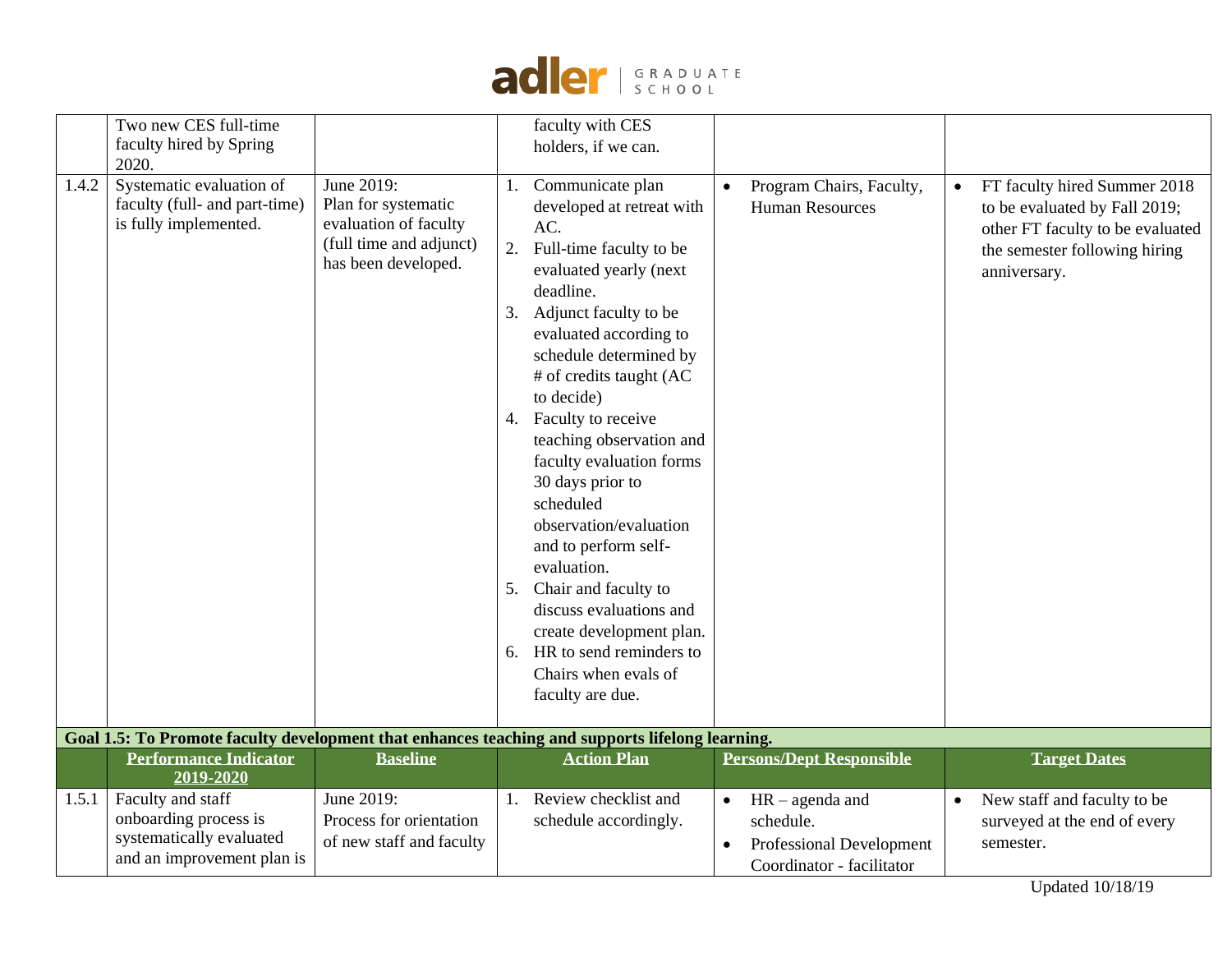

|       | developed and                         | has been developed and      |    | a. Including SSS in      |                          | Comprehensive evaluation<br>$\bullet$        |
|-------|---------------------------------------|-----------------------------|----|--------------------------|--------------------------|----------------------------------------------|
|       | implemented as necessary.             | implemented.                |    | faculty                  |                          | (aggregate data from surveys)                |
|       |                                       |                             |    | onboarding;              |                          | done once a year at the retreat.             |
|       |                                       |                             | 2. | Developing a plan for    |                          |                                              |
|       |                                       |                             |    | addressing need to       |                          |                                              |
|       |                                       |                             |    | onboard single           |                          |                                              |
|       |                                       |                             |    | individuals.             |                          |                                              |
|       |                                       |                             | 3. | Streamline paperwork     |                          |                                              |
|       |                                       |                             |    | processing to avoid      |                          |                                              |
|       |                                       |                             |    | delays;                  |                          |                                              |
|       |                                       |                             | 4. | Create evaluation        |                          |                                              |
|       |                                       |                             |    | protocol.                |                          |                                              |
|       |                                       |                             |    | Survey new<br>$\bullet$  |                          |                                              |
|       |                                       |                             |    | employees.               |                          |                                              |
| 1.5.2 | All FT faculty attend a               | June 2019:                  | 1. | Implement policy         | Professional Development | Completed                                    |
|       | minimum of 80% events                 | Program for                 |    | requiring FT faculty to  | Coordinator to lead.     | Policy announced/confirmed at                |
|       | offered in academic year              | Professional                |    | attend 80% of PD events  |                          | AC, leadership, and published                |
|       | 2019-20.                              | development of              |    | and PT faculty to attend |                          | in faculty handbook October                  |
|       |                                       | faculty and staff           |    | at least one training    |                          | 2019.                                        |
|       | Adjunct faculty attend at             | created and                 |    | event per category.      |                          |                                              |
|       | least one professional                | implemented 2019-           | 2. | Plan to be reviewed at   |                          | Ongoing beginning November                   |
|       | development event from<br>each strand | 20 academic Year.           |    | AC, Leadership meeting,  |                          | 2019                                         |
|       | (Adlerian/Andragogy/MSJ               |                             |    | and stand up meeting.    |                          | Policy reviewed at departmental<br>$\bullet$ |
|       | $CCs$ ).                              | Attendance found            | 3. | PD coordinator to meet   |                          | meetings each semester.                      |
|       | See retreat group action              | to be less than             |    | with AC to assess        |                          |                                              |
|       | plan.                                 | ideal.                      |    | progress.                |                          | November 2019                                |
|       |                                       |                             |    |                          |                          | Doug to meet with AC after<br>$\bullet$      |
|       | An in-house professional              | Distance attendance         | 4. | Formation of             |                          | first training of 2019-20                    |
|       | development program                   | hindered by                 |    | Professional             |                          | academic year.                               |
|       | specific for staff members            | technology.                 |    | Development              |                          | September 2019                               |
|       | is developed by October               |                             |    | Committees for AGS,      |                          | completed                                    |
|       | 2019 and Implemented no               | Program Chairs<br>$\bullet$ |    | one for faculty and one  |                          | Staff committee to be formed in              |
|       | later than January 2020.              | identified                  |    | for staff.               |                          | October 2019.                                |
|       | Technology quality                    | Professional                |    |                          |                          |                                              |
|       | supports optimal                      | Development                 |    |                          |                          |                                              |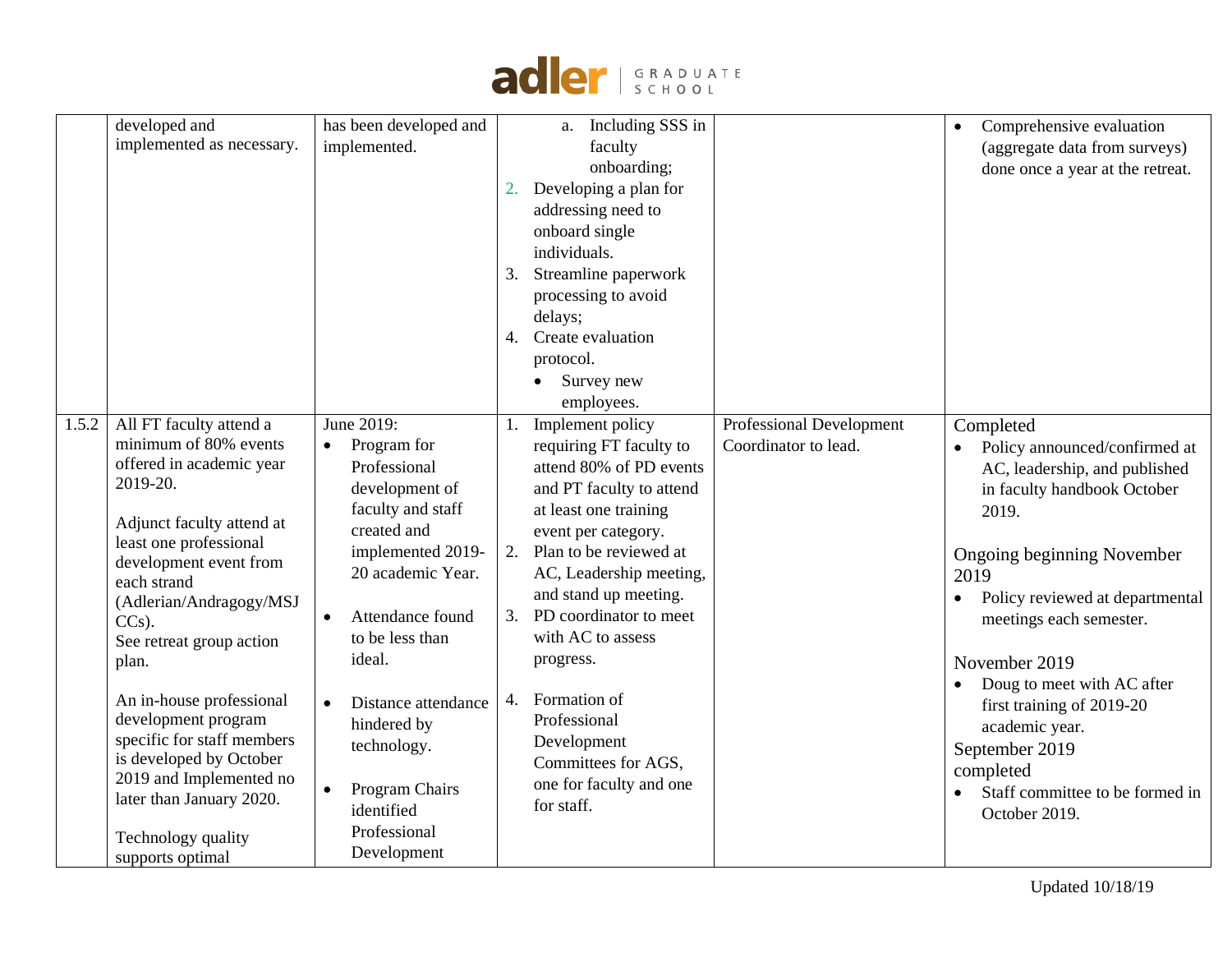

| participation of distance<br>faculty attending<br>professional development<br>events. | Strands: Adlerian;<br>Andragogy; and<br>Multi-cultural<br>Social Justice -<br>Two sessions per<br>Strand.                                                                                                                             |  |  |
|---------------------------------------------------------------------------------------|---------------------------------------------------------------------------------------------------------------------------------------------------------------------------------------------------------------------------------------|--|--|
|                                                                                       | Completed needs<br>$\bullet$<br>assessment focus<br>group for<br>administrative staff<br>produced requests<br>for more SONIS<br>training,<br>multicultural;<br>awareness, and<br>supporting students<br>with mental health<br>issues. |  |  |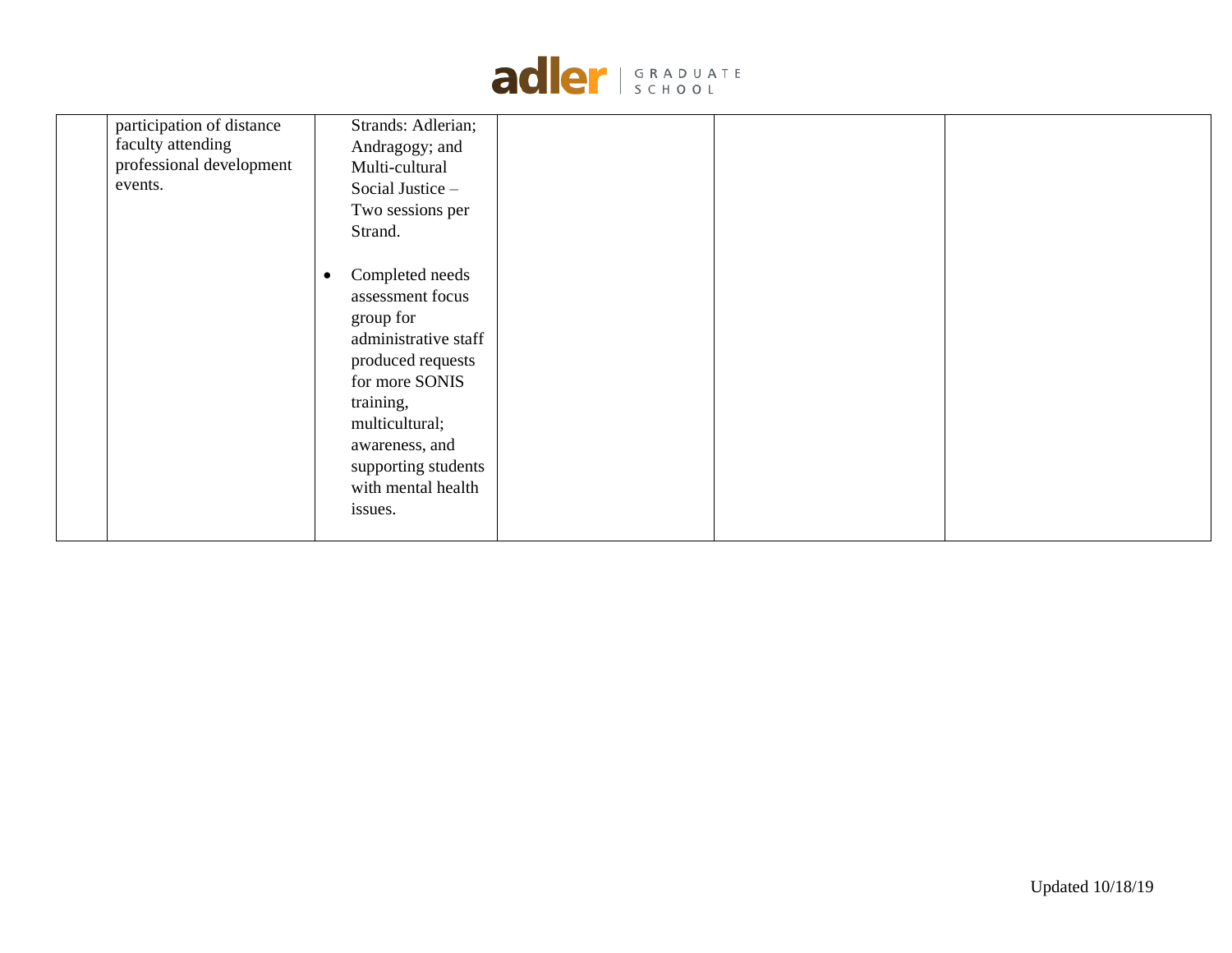

Adlerian Principles

**Foster a culture that embodies Adlerian Principles** 

|       | Goal 2.1: To integrate Adlerian Principles into all our educational activities.                                                                   |                                                     |          |                                                                                                                                                                                                                                                                                                                                                                                                                                                                    |                        |                                                                                            |                                                                                                                                                                                                                              |  |  |
|-------|---------------------------------------------------------------------------------------------------------------------------------------------------|-----------------------------------------------------|----------|--------------------------------------------------------------------------------------------------------------------------------------------------------------------------------------------------------------------------------------------------------------------------------------------------------------------------------------------------------------------------------------------------------------------------------------------------------------------|------------------------|--------------------------------------------------------------------------------------------|------------------------------------------------------------------------------------------------------------------------------------------------------------------------------------------------------------------------------|--|--|
|       | <b>Performance Indicator</b><br>2019-2020                                                                                                         | <b>Baseline</b>                                     |          | <b>Action Plan</b>                                                                                                                                                                                                                                                                                                                                                                                                                                                 |                        | <b>Persons/Dept Responsible</b>                                                            | <b>Target Dates</b>                                                                                                                                                                                                          |  |  |
| 2.1.1 | 100% of curriculum will be<br>revised to include core<br>Adlerian competencies by<br>June 2019, to also include key<br>assessments (original KPI) | Adlerian<br>competencies defined<br>but not mapped. | 1.<br>2. | Adlerian<br>competencies<br>identified in<br>portfolio manual<br>to be mapped to<br>curricula.<br>Develop SLOs for<br>I, R, and A levels<br>of each<br>competency.<br>3. Develop signature<br>assignments and<br>rubrics<br>4. Update Program<br>Maps to reflect<br>where<br>competencies are<br>I, R, A.<br>5. Review<br>map/signature<br>assignments at<br>AC.<br>6. Add course $#$ to<br>portfolio template<br>to guide students<br>where to find<br>artifacts. | $\bullet$<br>$\bullet$ | Nicole, Rashida, and Solange<br>to identify and do initial<br>mapping.<br>AC for approval. | Adlerian Competencies created<br>end of Fall 1 2019 (Done)<br>Approved by AC on 10-22<br>Mapped to Curriculum end of<br>Fall 2 2019<br>End of Winter $2020 -$ signature<br>assignments completed and<br>assigned to courses. |  |  |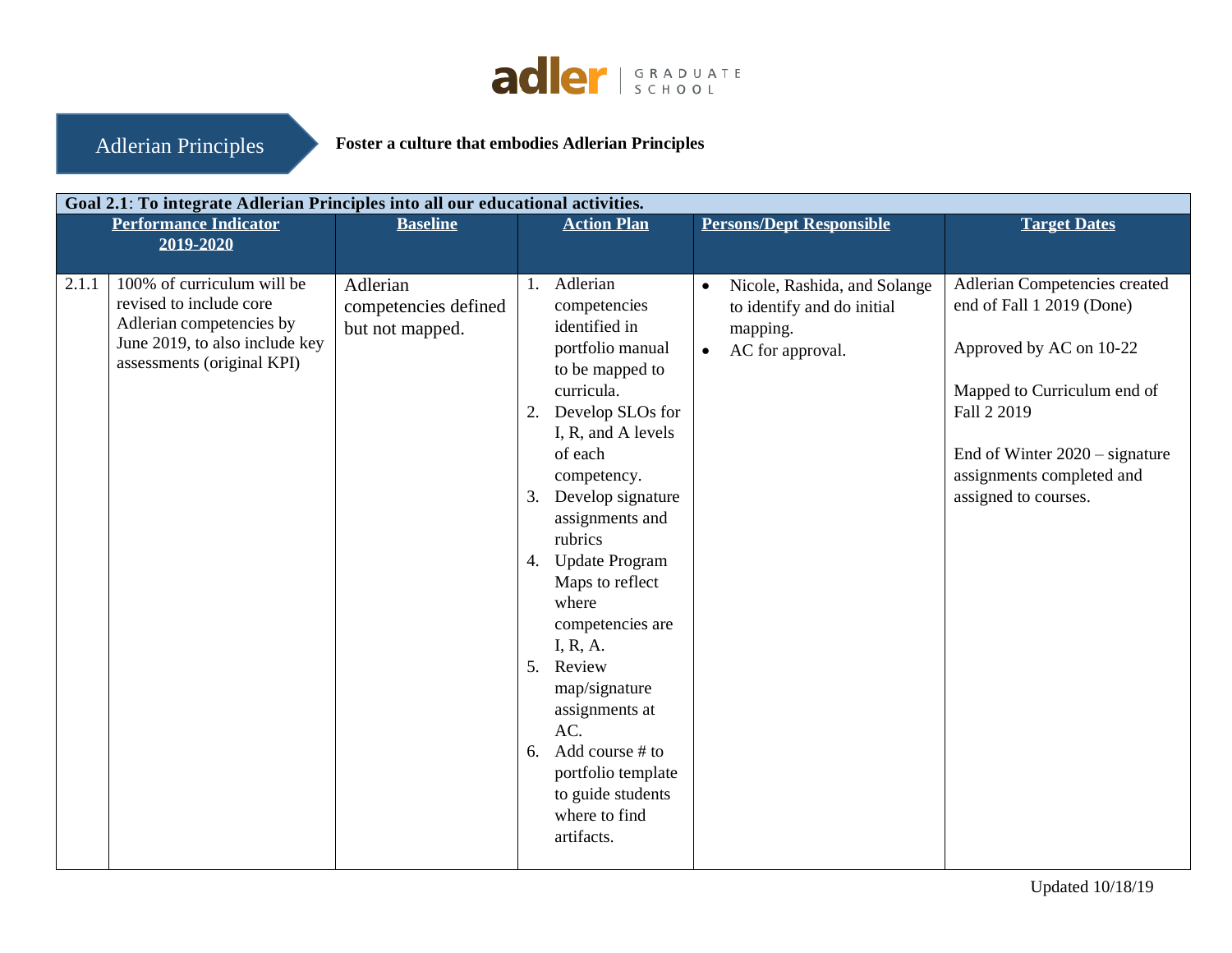

| 2.1.2 | New student orientation is<br>effective and promotes<br>student success.                                                               | June 2019:<br>New-student<br>orientation has been<br>created and<br>implemented and<br>includes Adlerian<br>principles.<br>Orientation is occurring<br>both on campus and<br>online at start of each<br>term.                                                                                  | Data from survey of<br>students regarding<br>effectiveness of<br>orientation to be<br>analyzed in January<br>2020.                                                                                                                                                                                                                                                               | Director of Admissions                                         | Data analysis January 2020<br>Improvement plan to be<br>developed and implemented<br>as necessary.                                                                                                 |
|-------|----------------------------------------------------------------------------------------------------------------------------------------|------------------------------------------------------------------------------------------------------------------------------------------------------------------------------------------------------------------------------------------------------------------------------------------------|----------------------------------------------------------------------------------------------------------------------------------------------------------------------------------------------------------------------------------------------------------------------------------------------------------------------------------------------------------------------------------|----------------------------------------------------------------|----------------------------------------------------------------------------------------------------------------------------------------------------------------------------------------------------|
| 2.1.3 | Practicum and internship<br>students incorporate Adlerian<br>principles in their work and<br>demonstrate social interest in<br>action. | June 2019:<br>Adlerian case<br>conceptualization<br>book (Sperry &<br>Sperry) included in<br>FE.<br>Case<br>conceptualization<br>assignment<br>standardized across<br>counseling specialties<br>and includes Adlerian<br>view.<br>SC: Data Project with<br>Goals of Misbehavior<br>Assignment. | Determine<br>whether students<br>are able to apply<br>Adlerian<br>knowledge and<br>skills in their work<br>with clients -<br>include question<br>in site supervisor<br>and student FE.<br>evaluations<br>Review exit<br>2.<br>survey data.<br>Evaluate current<br>3.<br>case<br>conceptualization<br>rubric and update<br>if necessary<br>FECs to review<br>4.<br>their manuals. | FE coordinators, Chairs, and<br>faculty as assigned by Chairs. | New rubrics used Fall 2019<br>Question included in student<br>evaluation of FE faculty no<br>later than Fall 2019<br>Manual reviews yearly as<br>determined in Program<br><b>Evaluation Plans.</b> |
|       | Goal 2.2: To practice Adlerian Principles throughout our campus community.                                                             |                                                                                                                                                                                                                                                                                                |                                                                                                                                                                                                                                                                                                                                                                                  |                                                                |                                                                                                                                                                                                    |
|       | <b>Performance Indicator</b>                                                                                                           | <b>Baseline</b>                                                                                                                                                                                                                                                                                | <b>Action Plan</b>                                                                                                                                                                                                                                                                                                                                                               | <b>Persons/Dept Responsible</b>                                | <b>Target Dates</b>                                                                                                                                                                                |
|       |                                                                                                                                        |                                                                                                                                                                                                                                                                                                |                                                                                                                                                                                                                                                                                                                                                                                  |                                                                | <b>Updated 10/18/19</b>                                                                                                                                                                            |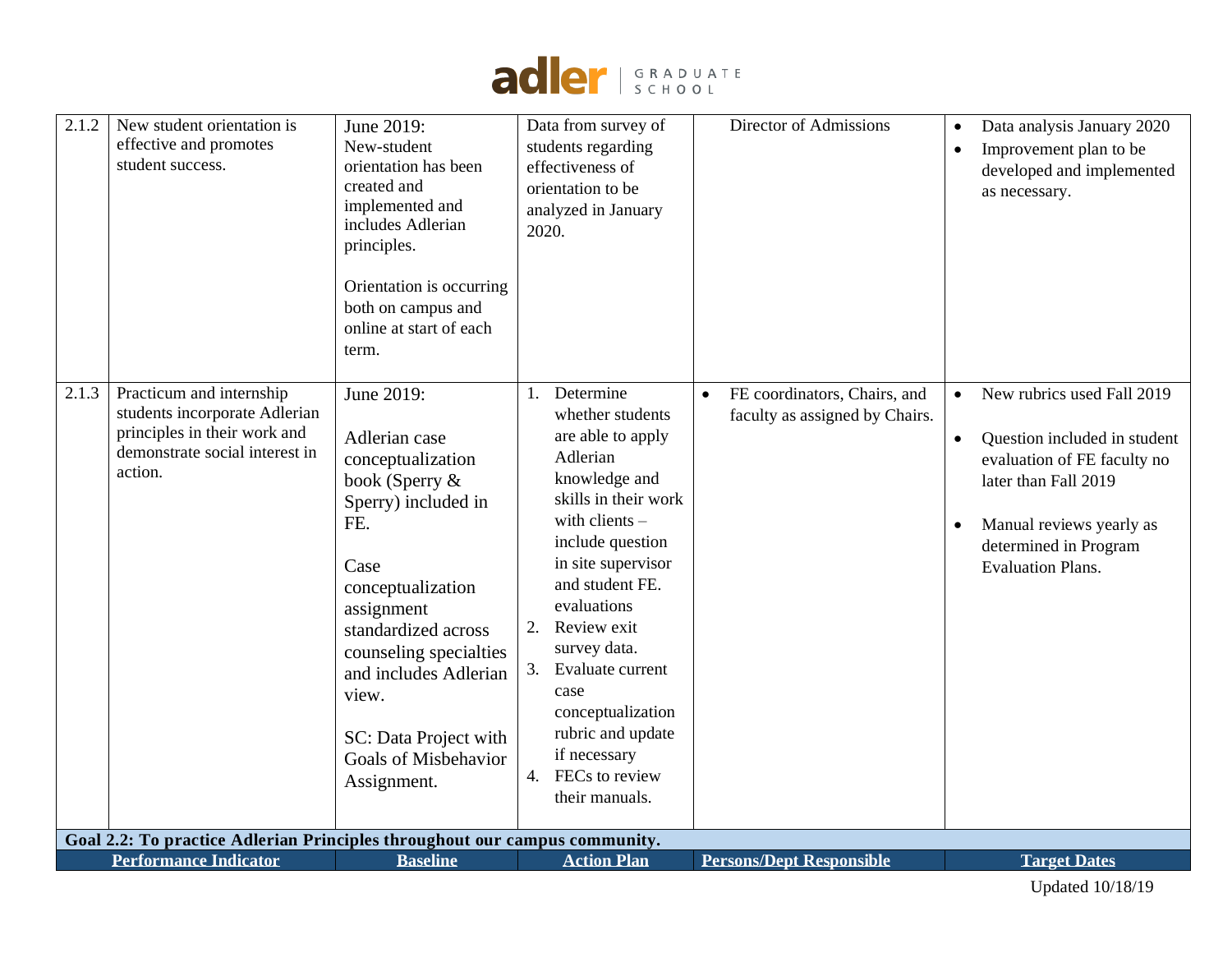

|       | 2019-2020                                                                                                                                                                                    |                                                                                                                                                                                                         |                |                                                                                                                                                                                                                                                                                                                                                                                                                                                                                          |           |                                                                                 |           |                                  |
|-------|----------------------------------------------------------------------------------------------------------------------------------------------------------------------------------------------|---------------------------------------------------------------------------------------------------------------------------------------------------------------------------------------------------------|----------------|------------------------------------------------------------------------------------------------------------------------------------------------------------------------------------------------------------------------------------------------------------------------------------------------------------------------------------------------------------------------------------------------------------------------------------------------------------------------------------------|-----------|---------------------------------------------------------------------------------|-----------|----------------------------------|
| 2.2.1 |                                                                                                                                                                                              |                                                                                                                                                                                                         |                |                                                                                                                                                                                                                                                                                                                                                                                                                                                                                          |           |                                                                                 |           |                                  |
| 2.2.2 | Evaluate progress toward<br>trainings, forums, and other<br>activities that are said to<br>promote a sense of belonging,<br>significance, and social<br>interest among staff and<br>faculty. | Trainings, forums, and<br>other activities that<br>promote a sense of<br>belonging, significance,<br>and social interest<br>among staff and faculty<br>are offered consistently<br>throughout the year. | 1.<br>2.<br>3. | Develop a three-<br>tiered process for<br>AGS adjuncts to<br>improve/apply<br>Adlerian concepts<br>based on a Read<br>and Reflect self-<br>paced model<br>(Doug).<br>Continue work<br>group input on<br>development of<br>faculty rankings<br>(Doug).<br>Introduce<br>relevant/desired<br>training for staff<br>(Doug).<br>4. Identify action<br>plan for:<br>• Social Interest<br>Work Group<br>(Allison)<br>· Adlerian<br>Students in<br>Action (Bre).<br>• Other campus<br>Activities | $\bullet$ | Responsible persons for each<br>$activity - take meeting$<br>minutes (evidence) | $\bullet$ | End of Spring Term each<br>year. |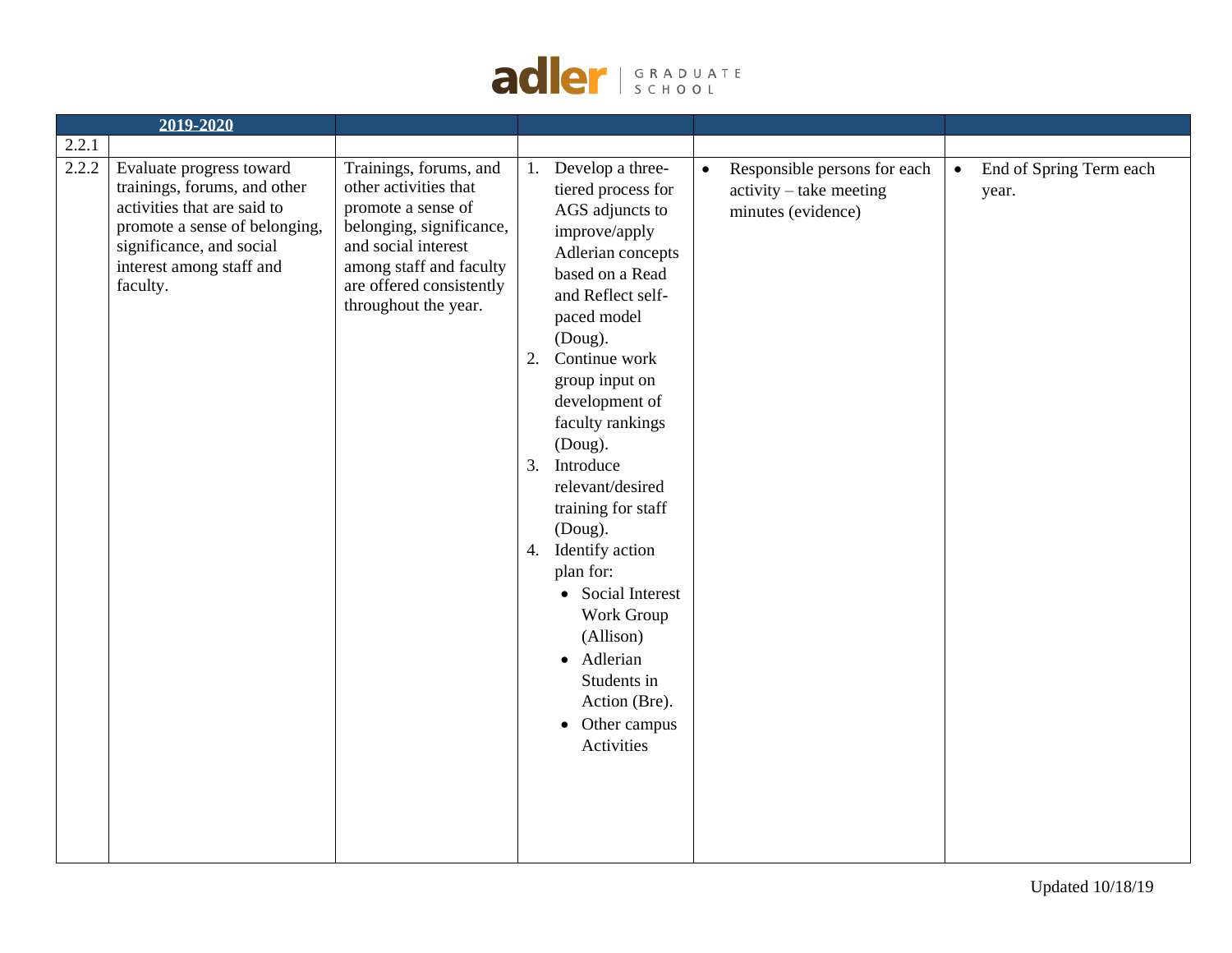

|       | Goal 2.3: To demonstrate Adlerian Principles through our community activities.                                                                                                                      |                                                                                                                                                                                                                                                                                                                                                                 |           |                                                                                                                                                                                                                                                                                                                      |                                                                                                           |                                 |
|-------|-----------------------------------------------------------------------------------------------------------------------------------------------------------------------------------------------------|-----------------------------------------------------------------------------------------------------------------------------------------------------------------------------------------------------------------------------------------------------------------------------------------------------------------------------------------------------------------|-----------|----------------------------------------------------------------------------------------------------------------------------------------------------------------------------------------------------------------------------------------------------------------------------------------------------------------------|-----------------------------------------------------------------------------------------------------------|---------------------------------|
| 2.3.1 | <b>Performance Indicator</b><br>2019-2020<br>Attendance to Institute<br>training events by External<br>professionals (i.e.<br>professionals not associated<br>with AGS) increases by 5% in<br>FY20. | <b>Baseline</b><br>June 2019:<br>Adlerian training<br>offered to community<br>members and<br>stakeholders to promote<br>a sense of belonging<br>and social interest in<br>action.<br>64 workshops<br>$\bullet$<br>offered in 2019-20<br>academic year, with<br>851 attendees.<br>Attendees include<br>395 students (not<br>accounting for<br>repeat attendance) |           | <b>Action Plan</b><br>Take the Institute<br>on the road, so to<br>speak, to reach an<br>audience of<br>community<br>member who<br>could benefit from<br>Adlerian training.<br>Gather data to<br>inform future<br>offerings.<br>Develop and<br>implement a plan<br>to increase<br>Institute social<br>media exposure. | <b>Persons/Dept Responsible</b><br>Dir of Alumni Relations<br>Alumni Board<br>Marketing specialist<br>IT? | <b>Target Dates</b><br>May 2020 |
| 2.3.2 | Participation in conferences<br>and workshops, etc. reflects<br>our Mission, Vision, and<br>Values.                                                                                                 | June 2019:<br>Program activities<br>$\bullet$<br>Jeff's involvement<br>in MAARCH                                                                                                                                                                                                                                                                                | $\bullet$ | Implement new<br>policy and rubric<br>for disbursement<br>of faculty and staff<br>professional                                                                                                                                                                                                                       | <b>AC</b>                                                                                                 | October 2019                    |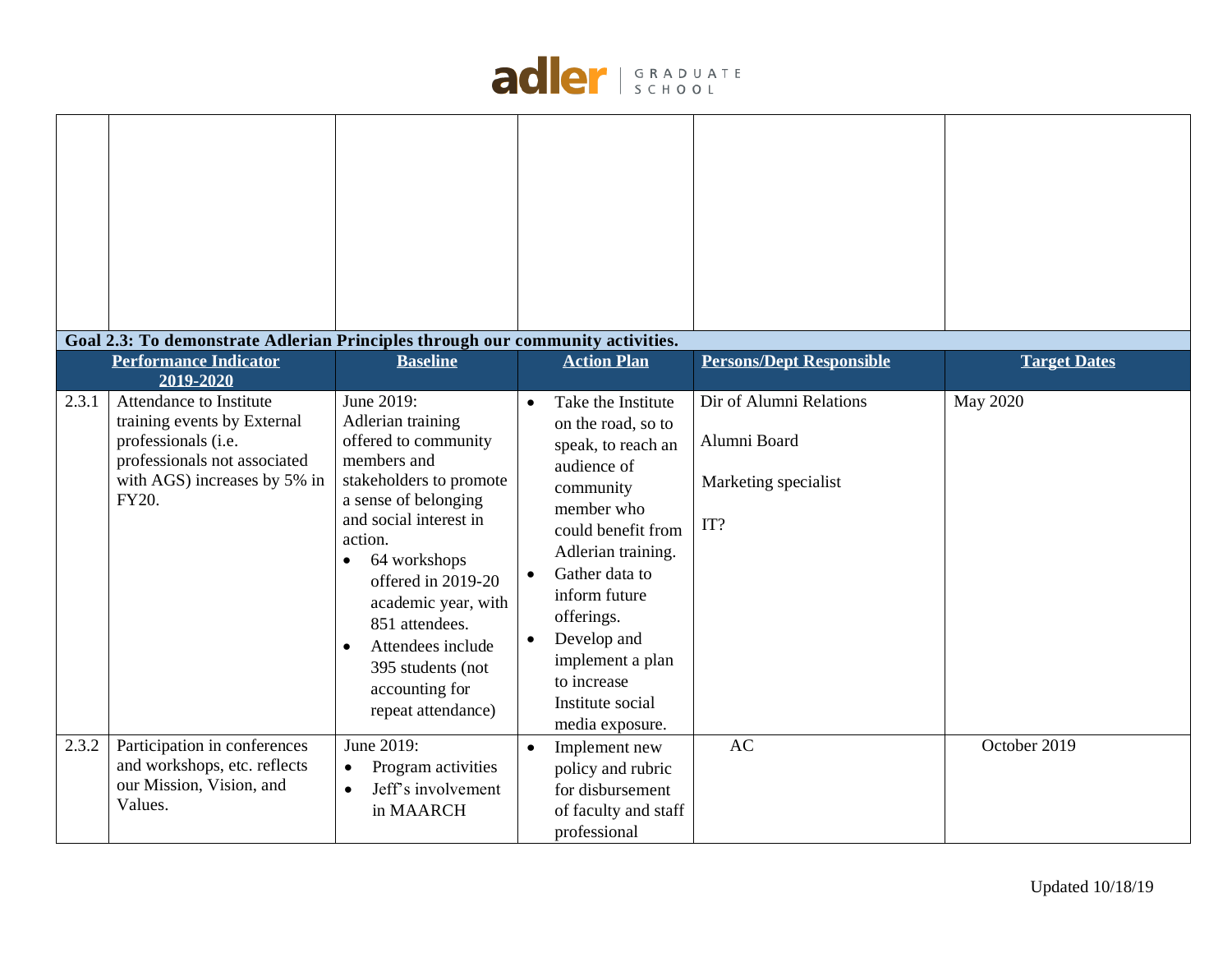

| $\bullet$<br>$\bullet$<br>$\bullet$<br>$\bullet$<br>$\bullet$<br>$\bullet$ | Participating in<br>Admissions<br><b>Diversity Fairs</b><br>Partnership with<br><b>Adlerian Network</b><br>Academy and<br>special groups<br><b>NASAP</b><br>presentations<br>Training for site<br>supervisors<br>Publications and | development<br>funds.<br>Faculty need to<br>$\bullet$<br>add their<br>engagement in<br>their Faculty<br>Portfolio. |  |
|----------------------------------------------------------------------------|-----------------------------------------------------------------------------------------------------------------------------------------------------------------------------------------------------------------------------------|--------------------------------------------------------------------------------------------------------------------|--|
|                                                                            |                                                                                                                                                                                                                                   |                                                                                                                    |  |
|                                                                            | presentations at                                                                                                                                                                                                                  |                                                                                                                    |  |
|                                                                            | other conferences                                                                                                                                                                                                                 |                                                                                                                    |  |
|                                                                            | that incorporate                                                                                                                                                                                                                  |                                                                                                                    |  |
|                                                                            | Adlerian principles                                                                                                                                                                                                               |                                                                                                                    |  |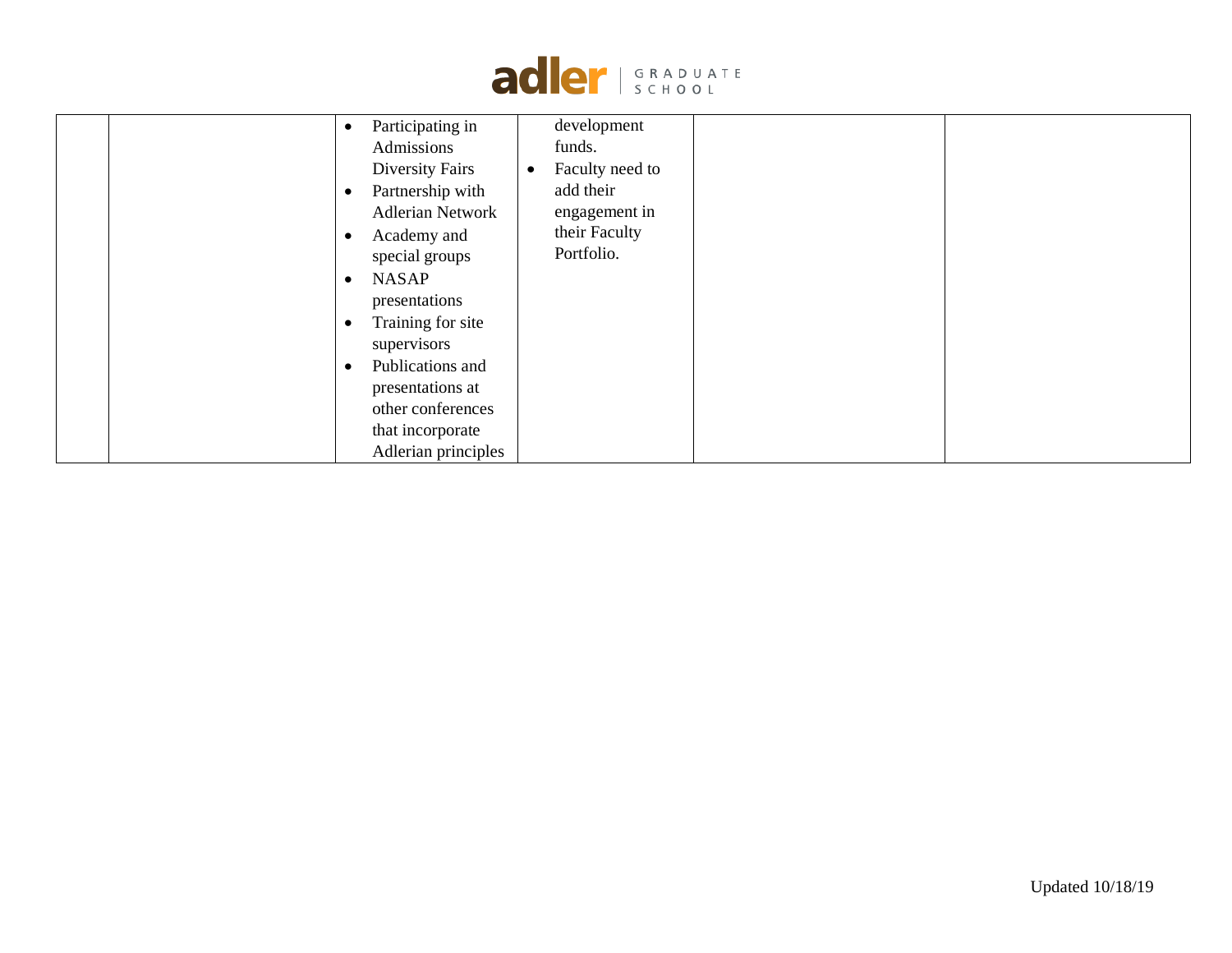

Diversity

**Prepare all students for service to all types of communities**

**Goal 3.1: To seek out, identify, attract, and retain an increasingly diverse student body, staff, faculty, and Board of Directors to promote opportunities for understanding different perspectives.**

|       | <b>Performance Indicator</b><br>2019-2020                                                                      | <b>Baseline</b>                                                                                                                                                                                                                                                                                                | <b>Action Plan</b>                                                                                                                                                                                                                                                                                                                                              | <b>Persons/Dept Responsible</b>                                                                  | <b>Target Dates</b>                                                                                                                                                                                                                                                                                                                    |
|-------|----------------------------------------------------------------------------------------------------------------|----------------------------------------------------------------------------------------------------------------------------------------------------------------------------------------------------------------------------------------------------------------------------------------------------------------|-----------------------------------------------------------------------------------------------------------------------------------------------------------------------------------------------------------------------------------------------------------------------------------------------------------------------------------------------------------------|--------------------------------------------------------------------------------------------------|----------------------------------------------------------------------------------------------------------------------------------------------------------------------------------------------------------------------------------------------------------------------------------------------------------------------------------------|
| 3.1.1 | Evaluate status of trainings<br>aimed at increasing faculty<br>Multicultural and Social<br>Justice competence. | June 2019:<br>Framework<br>developed, based<br>on MSJCCs.<br>Two 3-hour<br>trainings offered in<br>FY19.<br><b>Faculty suggests</b><br>upcoming training<br>focus on<br>multicultural<br>awareness with<br>classroom<br>applications.<br>Staff requests more<br>training designed<br>specifically for<br>them. | Two of the six faculty<br>$\bullet$<br>development events<br>for FY20 to focus on<br>MSJCCs, with<br>applications for<br>instruction and<br>classroom<br>management.<br>Offer trainings that<br>$\bullet$<br>meet staff-specific<br>needs.<br>Leadership team to<br>$\bullet$<br>collect feedback from<br>their units in order to<br>inform future<br>planning. | Professional Development<br>$\bullet$<br>Coordinator                                             | June 2020: Evaluations of the<br>Professional Development<br>experiences will be reviewed<br>by the Professional<br>Development Coordinator,<br>the AGS President, and the<br>Director of Academic Affairs<br>and Quality Assurance.<br>Discussion of the results and<br>future direction will be<br>presented in Academic<br>Council. |
| 3.1.2 | Recruit students from a<br>variety of demographic<br>populations to increase<br>diversity.                     | Admissions events<br>$\bullet$<br>and social media<br>are specifically<br>targeting diverse<br>populations.                                                                                                                                                                                                    | Review student<br>$\bullet$<br>demographic data for<br>last 3 years.<br><b>Evaluate admissions</b><br>outreach plan.                                                                                                                                                                                                                                            | Admissions and Registrar<br>$\bullet$<br><b>Quality Assurance and</b><br>$\bullet$<br>Assessment | January 2020;<br>Review in June 2020                                                                                                                                                                                                                                                                                                   |

Updated 10/18/19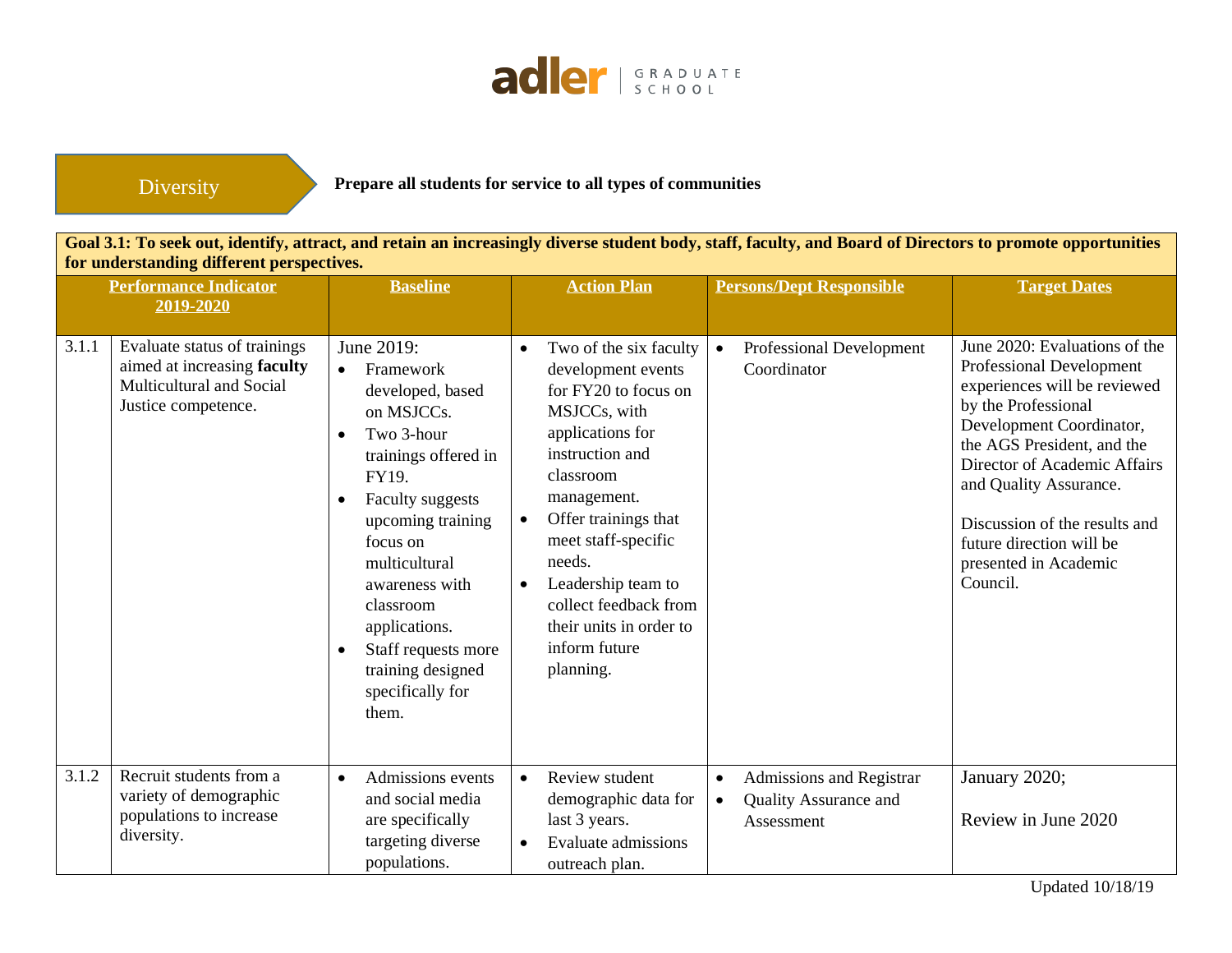

|       |                                                                                                                                                             | Continuous efforts<br>to reach other<br>diverse<br>communities                                                                                                                                   | Evaluate<br>$\bullet$<br>demographics data on<br>admissions since plan<br>was implemented<br>(Jan 18)                                                                                                                                                                                                                    |                                                                                                                                                                                                                                                                         |
|-------|-------------------------------------------------------------------------------------------------------------------------------------------------------------|--------------------------------------------------------------------------------------------------------------------------------------------------------------------------------------------------|--------------------------------------------------------------------------------------------------------------------------------------------------------------------------------------------------------------------------------------------------------------------------------------------------------------------------|-------------------------------------------------------------------------------------------------------------------------------------------------------------------------------------------------------------------------------------------------------------------------|
| 3.1.3 | <b>Implement staff trainings</b><br>aimed at increasing<br>Multicultural and Social<br>Justice competence.                                                  | June 2019:<br>Framework<br>$\bullet$<br>developed, based<br>on MSJCCs.<br>Two 1.5-hour<br>trainings offered in<br>FY19.<br>Staff requests more<br>training designed<br>specifically for<br>them. | Offer trainings that<br>Professional Development<br>$\bullet$<br>meet staff-specific<br>Coordinator<br>needs.<br><b>HR</b><br>$\bullet$<br>Develop staff<br>Director of Quality<br>$\bullet$<br>$\bullet$<br>workgroup to collect<br>Assurance<br>feedback from their<br>units in order to<br>inform future<br>planning. | <b>June 2020</b><br>Two of the Professional<br>Development day experiences<br>will be devoted to<br>Multicultural and Social<br>Justice competency during<br>the Academic year. They will<br>be planned along with the<br><b>Professional Development</b><br>Committee. |
| 3.1.4 | Recruitment of members for<br>the Board of Directors<br>increases diversity.                                                                                | June 2019:<br><b>Board of Directors</b><br>have developed a<br>plan for recruiting<br>new board members<br>that includes<br>intentional increase in<br>inclusivity.                              | Define current board<br><b>Board of Directors</b><br>$\bullet$<br>$\bullet$<br>inclusivity.<br>Recruit board<br>$\bullet$<br>members through<br>diverse platforms.<br>Board will implement<br>$\bullet$<br>new plan.<br><b>Board will Assess</b><br>performance and<br>provide feedback at<br>6- month mark.             | Board will implement<br>$\bullet$<br>new plan in Fall 2019<br><b>Board will Assess</b><br>$\bullet$<br>performance and provide<br>feedback at 6 month mark<br>(March 2020)                                                                                              |
| 3.1.5 | Continue to recruit faculty<br>and staff that are<br>representative of the diverse<br>populations we wish to serve<br>and prepare our students to<br>serve. | Diversity among<br>$\bullet$<br>faculty has<br>increased by 8%<br>between April 2018<br>and June 2019.<br>Level of diversity<br>among faculty is                                                 | Continue to recruit –<br>ongoing.                                                                                                                                                                                                                                                                                        | Review in June 2020                                                                                                                                                                                                                                                     |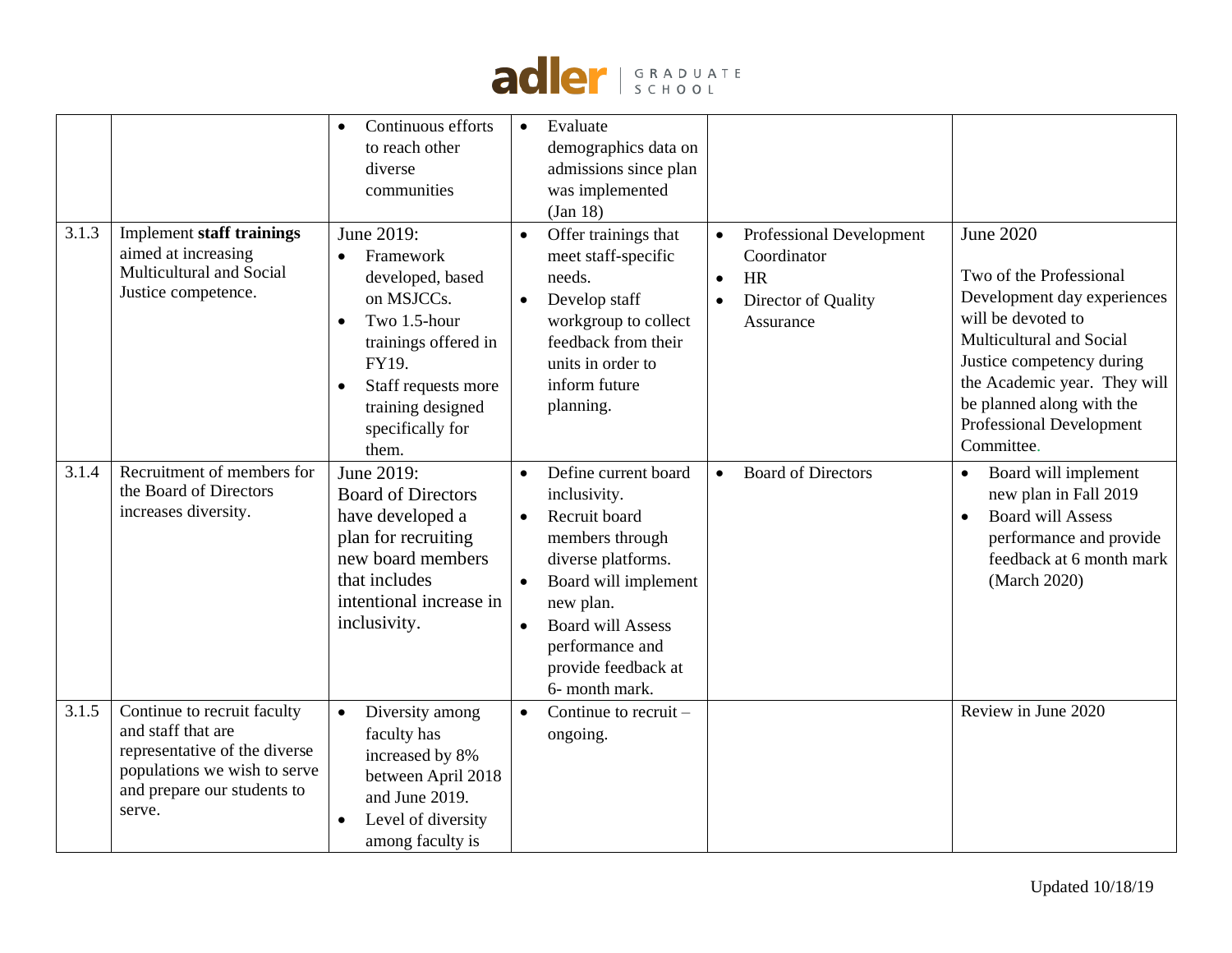

|  | $\bullet$<br>higher<br>than the<br>.      |  |  |
|--|-------------------------------------------|--|--|
|  | $\mathbf{v}$<br>tion<br>-906<br>ם ב<br>эα |  |  |

|       | Goal 3.2: To sustain, improve, and promote a sense of safety, belonging, and significance for all students.            |                                                                                                                   |                                                                                                                                                                                                                                                                                                                                                                                                                                                                                        |                                                                                                                                              |                                                                                                                                                                                                                             |
|-------|------------------------------------------------------------------------------------------------------------------------|-------------------------------------------------------------------------------------------------------------------|----------------------------------------------------------------------------------------------------------------------------------------------------------------------------------------------------------------------------------------------------------------------------------------------------------------------------------------------------------------------------------------------------------------------------------------------------------------------------------------|----------------------------------------------------------------------------------------------------------------------------------------------|-----------------------------------------------------------------------------------------------------------------------------------------------------------------------------------------------------------------------------|
|       | <b>Performance Indicator</b><br>2019-2020                                                                              | <b>Baseline</b>                                                                                                   | <b>Action Plan</b>                                                                                                                                                                                                                                                                                                                                                                                                                                                                     | <b>Persons/Dept Responsible</b>                                                                                                              | <b>Target Dates</b>                                                                                                                                                                                                         |
| 3.2.1 | 75% of students will report<br>feeling a sense of safety,<br>belonging, and significance<br>by the time they graduate. | June 2019:<br>Approximately 60% of<br>students endorsed<br>feeling a sense of<br>belonging at exit<br>interviews. | <b>Student Success</b><br>Services will<br>implement their list<br>of initiatives in order<br>to increase students'<br>sense of safety,<br>belonging, and<br>significance by the<br>time they graduate<br>(see retreat action<br>plan).<br>Faculty will develop<br>a menu of initiatives<br>to support goal.<br><b>Student Success</b><br>Services and Faculty<br>will collaborate on<br>new initiatives not<br>included in the<br>retreat action plan.<br>Review exit survey<br>data. | <b>Student Success Services</b><br>Faculty<br>$\bullet$<br>Director of Quality Assurance<br>$\bullet$<br>Director of Assessment<br>$\bullet$ | Fall 2019: SSS Guest<br>Book for shared student<br>reflections and<br><b>Community Blast</b><br>initiatives begin.<br>Fall 2020: Safety<br>Protocols for Emergency<br>Response-in collaboration<br>with Admin. and Faculty. |
|       |                                                                                                                        |                                                                                                                   |                                                                                                                                                                                                                                                                                                                                                                                                                                                                                        | Goal 3.3: To increase multicultural counseling awareness, knowledge, and skills through curricular experiences.                              |                                                                                                                                                                                                                             |
|       | <b>Performance Indicator</b><br>2019-2020                                                                              | <b>Baseline</b>                                                                                                   | <b>Action Plan</b>                                                                                                                                                                                                                                                                                                                                                                                                                                                                     | <b>Persons/Dept Responsible</b>                                                                                                              | <b>Target Dates</b>                                                                                                                                                                                                         |
| 3.3.1 | MSJCCs are integrated<br>throughout the curriculum.                                                                    | June 2019:<br>MSJCCs are mapped<br>to curriculum.                                                                 | Identify teams<br>$\bullet$<br>and timeline.                                                                                                                                                                                                                                                                                                                                                                                                                                           | Chairs and faculty assigned by them                                                                                                          | Identify additional<br>competencies to be<br>infused throughout core                                                                                                                                                        |

Updated 10/18/19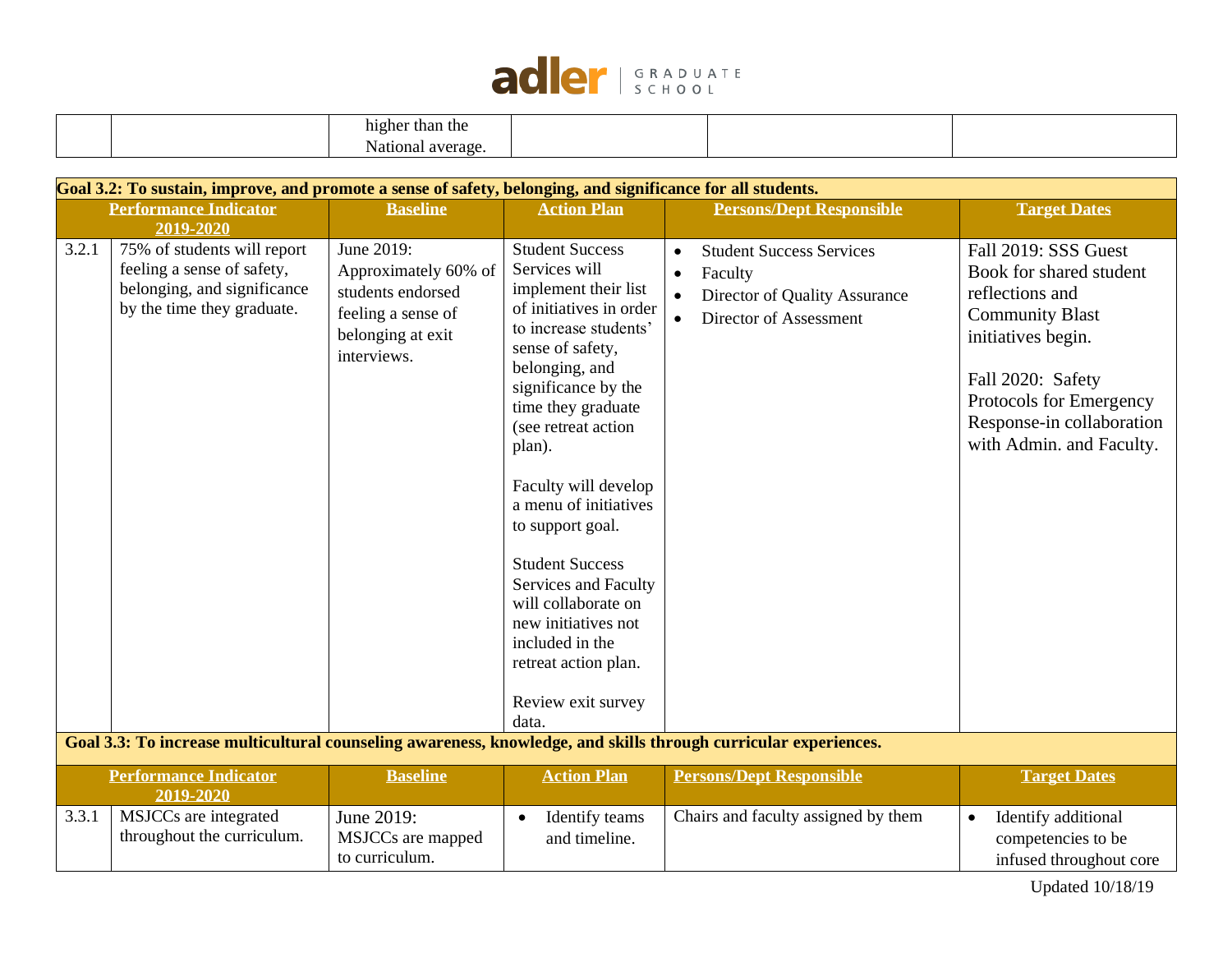

|  | Goal 3.4: To provide extra-curricular opportunities for students to develop multicultural and social justice counseling competencies.<br><b>Performance Indicator</b><br><b>Baseline</b><br><b>Action Plan</b><br><b>Persons/Dept Responsible</b><br><b>Target Date</b> | to include<br>increased use<br>of experiential<br>and service<br>learning<br>activities.<br>Assignment<br>$\bullet$<br>and discussion<br>forum reviews<br>to intentionally<br>include MSJCC<br>and advocacy<br>elements. | curriculum by January<br><b>CACREP</b><br>Include<br>$\bullet$<br>$\bullet$<br>2020 (Rashida, SR, FT<br>MSJCCs in<br>standards 2.F.2 are<br>counseling Faculty)<br>fully mapped at<br>other courses to<br>SC will finish mapping<br>each level<br>complement<br>$\bullet$<br>throughout the<br><b>Competencies Spring</b><br>competencies<br>curriculum.<br>introduced in<br>2020.<br>523.<br>Portfolio template<br>$\bullet$<br>and rubrics reflect<br>Textbook<br>$\bullet$<br>requirement that<br>reviews (and<br>students<br>scholarly article<br>reviews) will<br>demonstrate<br>include<br>competence using<br>the MSJCCs<br>intentional<br>framework.<br>choice books<br>that include<br>SLOs identified in<br>$\bullet$<br>multiculturalis<br>approximately 1/3<br>m, social<br>of the curriculum.<br>justice, and/or<br>advocacy.<br>Course reviews |
|--|-------------------------------------------------------------------------------------------------------------------------------------------------------------------------------------------------------------------------------------------------------------------------|--------------------------------------------------------------------------------------------------------------------------------------------------------------------------------------------------------------------------|--------------------------------------------------------------------------------------------------------------------------------------------------------------------------------------------------------------------------------------------------------------------------------------------------------------------------------------------------------------------------------------------------------------------------------------------------------------------------------------------------------------------------------------------------------------------------------------------------------------------------------------------------------------------------------------------------------------------------------------------------------------------------------------------------------------------------------------------------------------|
|--|-------------------------------------------------------------------------------------------------------------------------------------------------------------------------------------------------------------------------------------------------------------------------|--------------------------------------------------------------------------------------------------------------------------------------------------------------------------------------------------------------------------|--------------------------------------------------------------------------------------------------------------------------------------------------------------------------------------------------------------------------------------------------------------------------------------------------------------------------------------------------------------------------------------------------------------------------------------------------------------------------------------------------------------------------------------------------------------------------------------------------------------------------------------------------------------------------------------------------------------------------------------------------------------------------------------------------------------------------------------------------------------|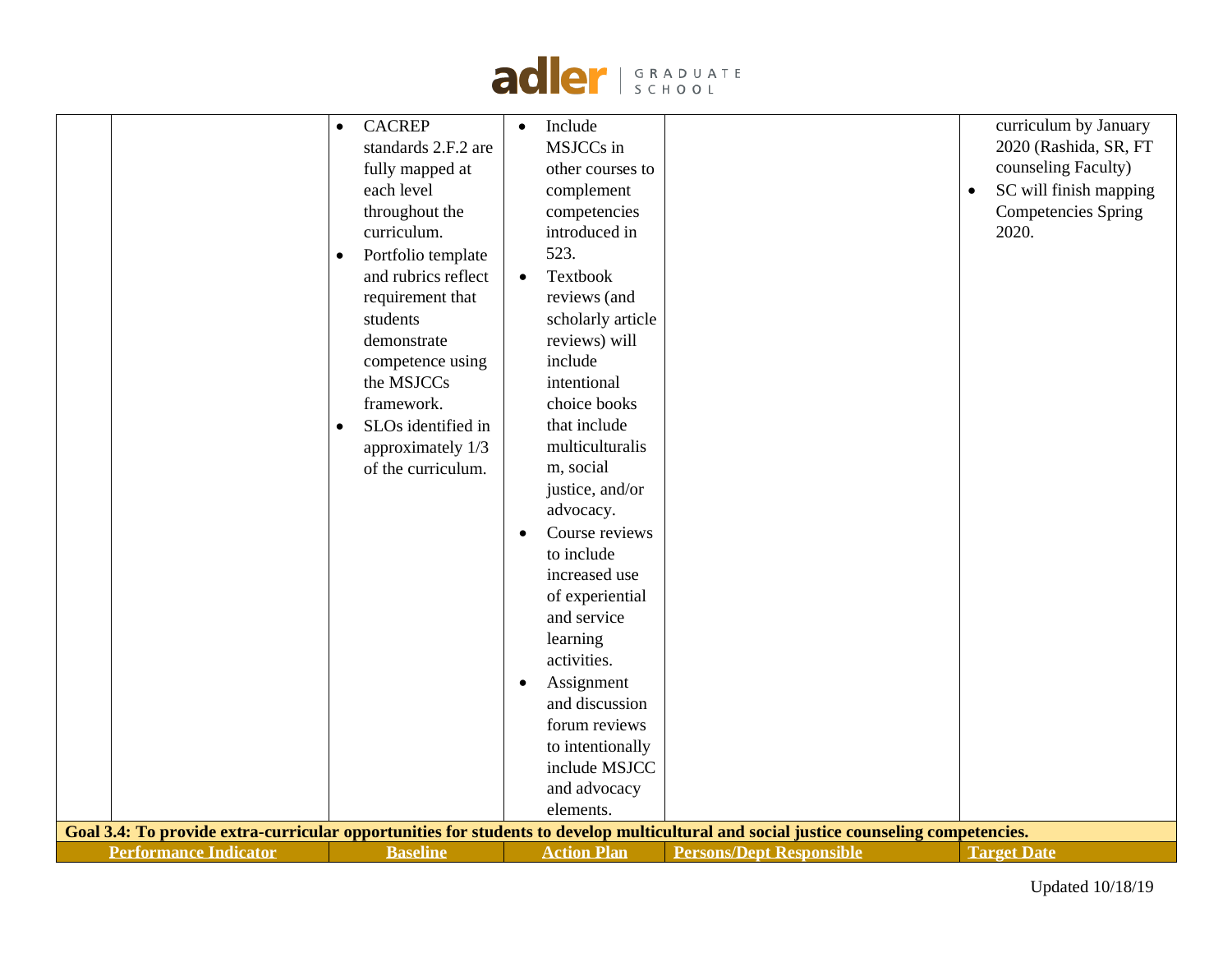

|       | 2019-2020                                                                                                                  |                                                                                                                                                                                                                                                                                                                                                                                                                                                                            |                                                                                                                                                                                                                                                                                                                                                                                                                                                                                                  |                                                  |                                                                                                                                                                                                                                                                                                                                                                                                                                                                                                |
|-------|----------------------------------------------------------------------------------------------------------------------------|----------------------------------------------------------------------------------------------------------------------------------------------------------------------------------------------------------------------------------------------------------------------------------------------------------------------------------------------------------------------------------------------------------------------------------------------------------------------------|--------------------------------------------------------------------------------------------------------------------------------------------------------------------------------------------------------------------------------------------------------------------------------------------------------------------------------------------------------------------------------------------------------------------------------------------------------------------------------------------------|--------------------------------------------------|------------------------------------------------------------------------------------------------------------------------------------------------------------------------------------------------------------------------------------------------------------------------------------------------------------------------------------------------------------------------------------------------------------------------------------------------------------------------------------------------|
| 3.4.1 | <b>Increase Multicultural</b><br>experiences and Social<br>Interest programing and<br>activities available to<br>students. | Last inventory<br>$\bullet$<br>identified that<br>these experiences<br>have been<br>"Integrated in<br>Adler Institute and<br>off-campus<br>experiences."                                                                                                                                                                                                                                                                                                                   | Identify new<br>$\bullet$<br>opportunities /<br>activities.<br>Create a system<br>$\bullet$<br>to inform Nicole<br>to put on<br>Website.                                                                                                                                                                                                                                                                                                                                                         | Program Chairs and Social Interest<br>Committee. | Spring 2020                                                                                                                                                                                                                                                                                                                                                                                                                                                                                    |
| 3.4.2 | <b>Student Success Services</b><br>integrates, supports and<br>promotes multicultural<br>awareness and diversity.          | Writing center<br>$\bullet$<br>offering support to<br>ESL students.<br>SSS promotes<br>$\bullet$<br>multicultural<br>awareness through<br>activities such as<br>Flash fiction<br>prompts,<br>interactive<br>mapping, and<br>outreach to<br>community<br>organizations such<br>as the Guthrie<br>theater.<br>Offers support to<br>$\bullet$<br>students with<br>accommodations.<br>Bathroom signage<br>$\bullet$<br>updated to make it<br>more inclusive<br>(partnered with | SSS will offer at<br>least one training for<br>faculty and one<br>training for staff<br>(each specific to the<br>area of interaction<br>with students) on<br>how to better<br>support students for<br>whom English is a<br>second language and<br>people with<br>accommodations<br>Include new<br>questions on the SSS<br>survey.<br>Need to implement<br>initiatives identified<br>at the retreat:<br>Training on<br>$\bullet$<br>inclusive<br>language<br>Meg Whiston to<br>$\bullet$<br>drive | Director of Student Success<br>Services          | $10/30/19$ : Second training<br>with Academic Advisors<br>on working with and<br>addressing students who<br>have ADA<br>accommodations<br>(including inclusive)<br>language); March 2020:<br><b>ESL</b> training opportunity<br>for faculty/staff.<br>Spring 2020: SSS survey<br>including questions<br>related to extra-curricular<br>activity options.<br>Beginning October, 2019:<br>Development of LiveText<br>SSS page including access to<br>community and support<br>service resources. |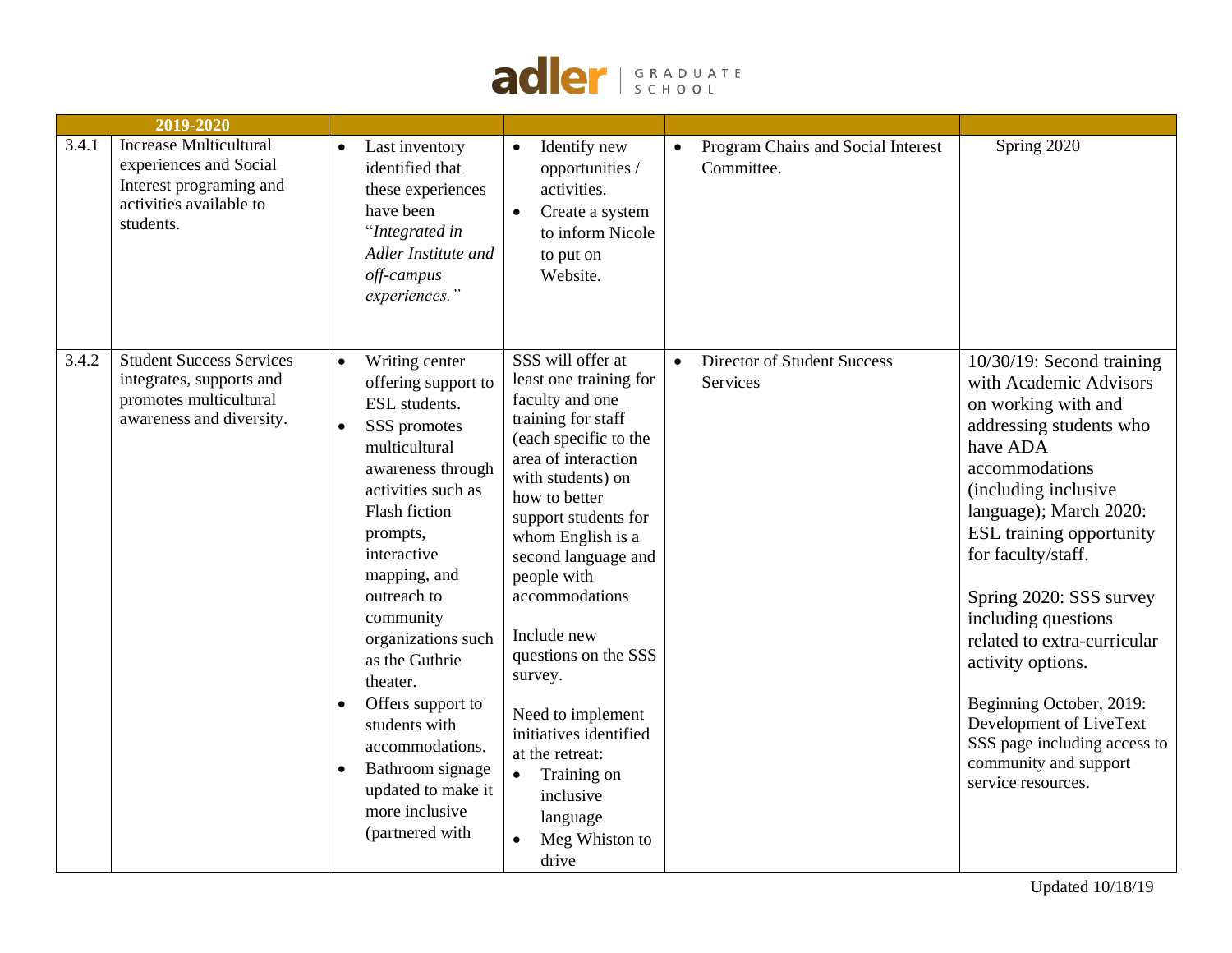

|  | Building and    | development of  |  |
|--|-----------------|-----------------|--|
|  | Grounds Group). | a web page with |  |
|  |                 | community       |  |
|  |                 | resources.      |  |

# Institutional Sustainability

**Provide resources to support institutional stability**

|       |                                                                                                                                                                 |                                                                                                                                                                                                                                                                               | Goal 4.1: To ensure long-term institutional sustainability through relevant educational programming. |                                                                                                                               |                     |
|-------|-----------------------------------------------------------------------------------------------------------------------------------------------------------------|-------------------------------------------------------------------------------------------------------------------------------------------------------------------------------------------------------------------------------------------------------------------------------|------------------------------------------------------------------------------------------------------|-------------------------------------------------------------------------------------------------------------------------------|---------------------|
|       | <b>Performance Indicator</b><br>2019-2020                                                                                                                       | <b>Baseline</b>                                                                                                                                                                                                                                                               | <b>Action Plan</b>                                                                                   | <b>Persons/Dept Responsible</b>                                                                                               | <b>Target Dates</b> |
| 4.1.1 | Community agencies or<br>program advisory groups<br>will report that AGS<br>degree and certificate<br>programs are relevant to<br>the services they<br>provide. | 3 programs<br>$\bullet$<br>leading to the<br>degree in Adlerian<br>Counseling and<br>Psychotherapy<br>and 1 program<br>leading to the<br>degree in Applied<br>Adlerian<br>Psychology in<br>Leadership.<br>Certificates in<br>Counseling with<br>specialization in<br>CMHC and | Evaluate community<br>٠<br>agencies and advisory<br>groups.                                          | President<br>$\bullet$<br>Program Chairs<br>$\bullet$<br>Director of Assessment<br>Director of Quality Assurance<br>$\bullet$ | June 2020           |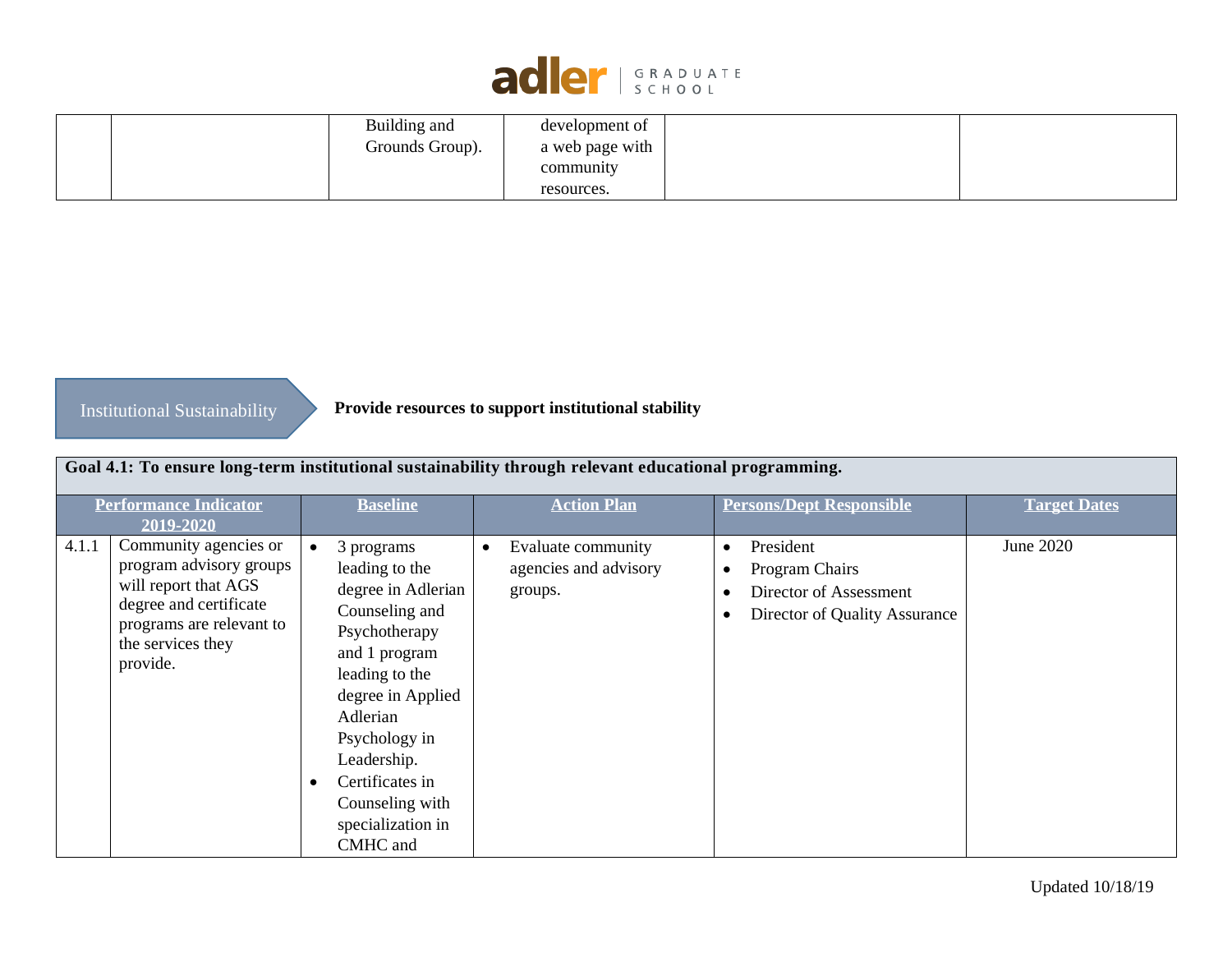

|       |                                                                                                                                                   | MCFC; School<br>Counseling;                                                                                                                                                                                                                                                                                                                                                     |                                                                                                                                                                                                                                                                                                                                                                                                                                                                                                                                       |                                                                                                                           |                                                                                                                                                                 |
|-------|---------------------------------------------------------------------------------------------------------------------------------------------------|---------------------------------------------------------------------------------------------------------------------------------------------------------------------------------------------------------------------------------------------------------------------------------------------------------------------------------------------------------------------------------|---------------------------------------------------------------------------------------------------------------------------------------------------------------------------------------------------------------------------------------------------------------------------------------------------------------------------------------------------------------------------------------------------------------------------------------------------------------------------------------------------------------------------------------|---------------------------------------------------------------------------------------------------------------------------|-----------------------------------------------------------------------------------------------------------------------------------------------------------------|
|       |                                                                                                                                                   | CODAC; and                                                                                                                                                                                                                                                                                                                                                                      |                                                                                                                                                                                                                                                                                                                                                                                                                                                                                                                                       |                                                                                                                           |                                                                                                                                                                 |
|       |                                                                                                                                                   | AAPL, CAT.                                                                                                                                                                                                                                                                                                                                                                      |                                                                                                                                                                                                                                                                                                                                                                                                                                                                                                                                       |                                                                                                                           |                                                                                                                                                                 |
| 4.1.2 | AGS will provide<br>relevant continuing<br>education programs for<br>professionals through the<br>Adler Institute.                                | Certified by<br>$\bullet$<br>NBCC and<br>Association for<br>Play Therapy.<br>64 programs<br>$\bullet$<br>offered last year.<br>Good student<br>$\bullet$<br>attendance; need<br>to increase<br>professional<br>attendance.<br>Intentional social<br>$\bullet$<br>media presence<br>for sustainability.<br>Increased<br>$\bullet$<br>attendance.<br>Increased<br>Adlerian focus. | Gather and analyze data<br>regarding number of repeat<br>and new attendees to each<br>workshop (first analysis<br>proposed for Fall 2019)<br>Identify areas of<br>$\bullet$<br>professional interest of<br>potential attendees.<br>Improve contact with<br>$\bullet$<br>alumni, including plan for<br>more alumni events.<br>Survey alumni every 5<br>$\bullet$<br>years.<br>Ensure proper questions to<br>target action plan are listed<br>on workshop evaluation<br>survey.<br>Eliminate program of low<br>interest and attendance. | President<br>$\bullet$<br><b>Adler Institute Director</b><br>Director of Assessment<br>$\bullet$<br>Alumni Advisory Group | <b>May 2020</b>                                                                                                                                                 |
|       |                                                                                                                                                   |                                                                                                                                                                                                                                                                                                                                                                                 | Goal 4.2: To monitor long-term institutional sustainability through enrollment management, tracking, and analysis.                                                                                                                                                                                                                                                                                                                                                                                                                    |                                                                                                                           |                                                                                                                                                                 |
|       | <b>Performance Indicator</b><br>2019-2020                                                                                                         | <b>Baseline</b>                                                                                                                                                                                                                                                                                                                                                                 | <b>Action Plan</b>                                                                                                                                                                                                                                                                                                                                                                                                                                                                                                                    | <b>Persons/Dept Responsible</b>                                                                                           | <b>Target Dates</b>                                                                                                                                             |
| 4.2.1 | <b>AGS</b> will track<br>enrollment, student<br>persistence, retention,<br>and graduation rates in<br>order to identify areas<br>for improvement. | Data is<br>$\bullet$<br>systematically<br>collected and<br>prepared for<br>evaluation on 6-<br>$21-19$<br>Persistence and<br>$\bullet$<br><b>Retention</b> rates<br>are high (averages                                                                                                                                                                                          | Persistence, Retention, and<br>$\bullet$<br>completion data to be<br>examined by AC and<br>Leadership team as they are<br>collected and discussed with<br>faculty and staff in order to<br>identify strategies for<br>improvement.                                                                                                                                                                                                                                                                                                    | Director of Admissions<br>$\bullet$<br>Registrar                                                                          | New student enrollment<br>data collected and<br>analyzed at each<br>semester start.<br>Persistence, retention,<br>and completion data<br>collected and reviewed |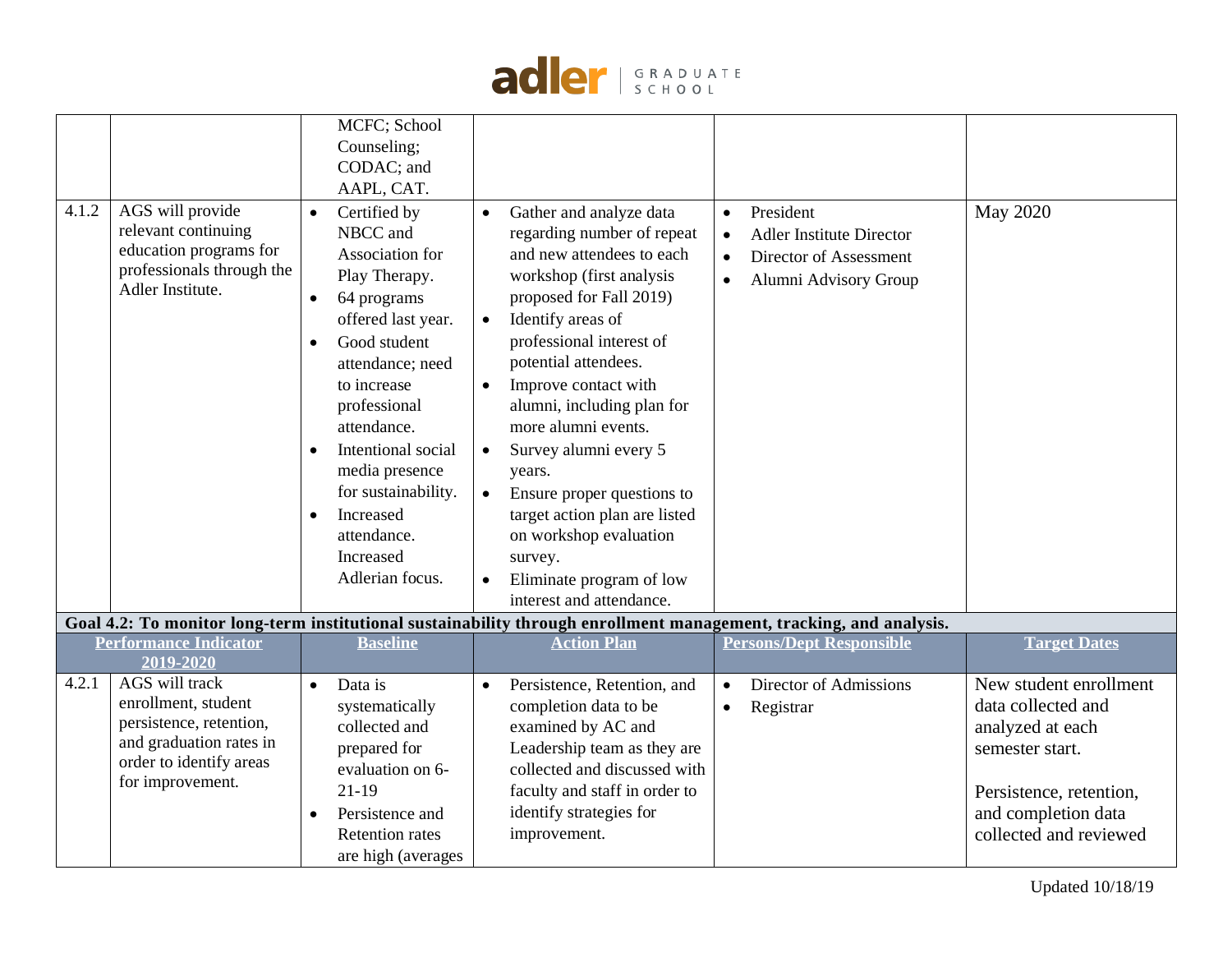

|       |                                                                                     | $= 90\%$ and 88%.<br>respectively).<br>Decline in<br>retention rates in<br>recent years.<br>Completion rates<br>vary by program,<br>with MCFC being<br>the lowest.<br>New proactive<br>advising process<br>is expected to<br>improve all<br>metrics. | Data are to be published in<br>$\bullet$<br>QA/A page of the website<br>as they become available.<br>Develop and implement<br>$\bullet$<br>plan to determine why and<br>when students tend to stop<br>attending.<br>Identify persistence and<br>retention rates for<br>conditional admits<br>comparable to those of full<br>admits.                                                                                                                                                                                                                                                   | quarterly; Annual<br>Review in June 2020                                                                                                                                                                                                                                                                                                              |
|-------|-------------------------------------------------------------------------------------|------------------------------------------------------------------------------------------------------------------------------------------------------------------------------------------------------------------------------------------------------|---------------------------------------------------------------------------------------------------------------------------------------------------------------------------------------------------------------------------------------------------------------------------------------------------------------------------------------------------------------------------------------------------------------------------------------------------------------------------------------------------------------------------------------------------------------------------------------|-------------------------------------------------------------------------------------------------------------------------------------------------------------------------------------------------------------------------------------------------------------------------------------------------------------------------------------------------------|
| 4.2.2 | Number of new students<br>increases by 5% each<br>year for the next three<br>years. | June 2019:<br>2018-19<br>$\bullet$<br>admissions were<br>16% above those<br>in 2017-18.<br>HR increase has<br>allowed for<br>increased<br>effectiveness.<br>SONIS is not<br>$\bullet$<br>efficient for<br>recruiting and<br>admissions.              | CRM (Element 451)<br>Admissions<br>1.<br>$\bullet$<br>approved June 2019;<br>Leadership Team<br>$\bullet$<br>Implement and track<br>effectiveness for student<br>recruitment and starts.<br>2. Increase quality of<br>student experience via<br>a) intentional effort to<br>recruit more diverse<br>student body; b)<br>improvement of new-<br>student orientation to<br>establish clear<br>expectations; c)<br>improving<br>communication of<br>academic and business<br>changes to Admissions.<br>Admissions to a) build a<br>3.<br>recruitment plan to<br>target attendees of 50th | CRM - roll out Oct<br>1.<br>2019 through Dec 2019<br>Student experience:<br>2.<br>a. Reviewed each<br>April<br>Jan 2020<br>$\mathbf{b}$ .<br>Complete. Access<br>c.<br>to meeting notes<br>given.<br>Admissions:<br>3.<br>Nov 2019<br>a.<br>Jan 2020<br>$\mathbf{b}$ .<br>Jan 2020<br>c.<br>Jan 2020<br>d.<br>Done, 10/12/19<br>e.<br>f.<br>Completed |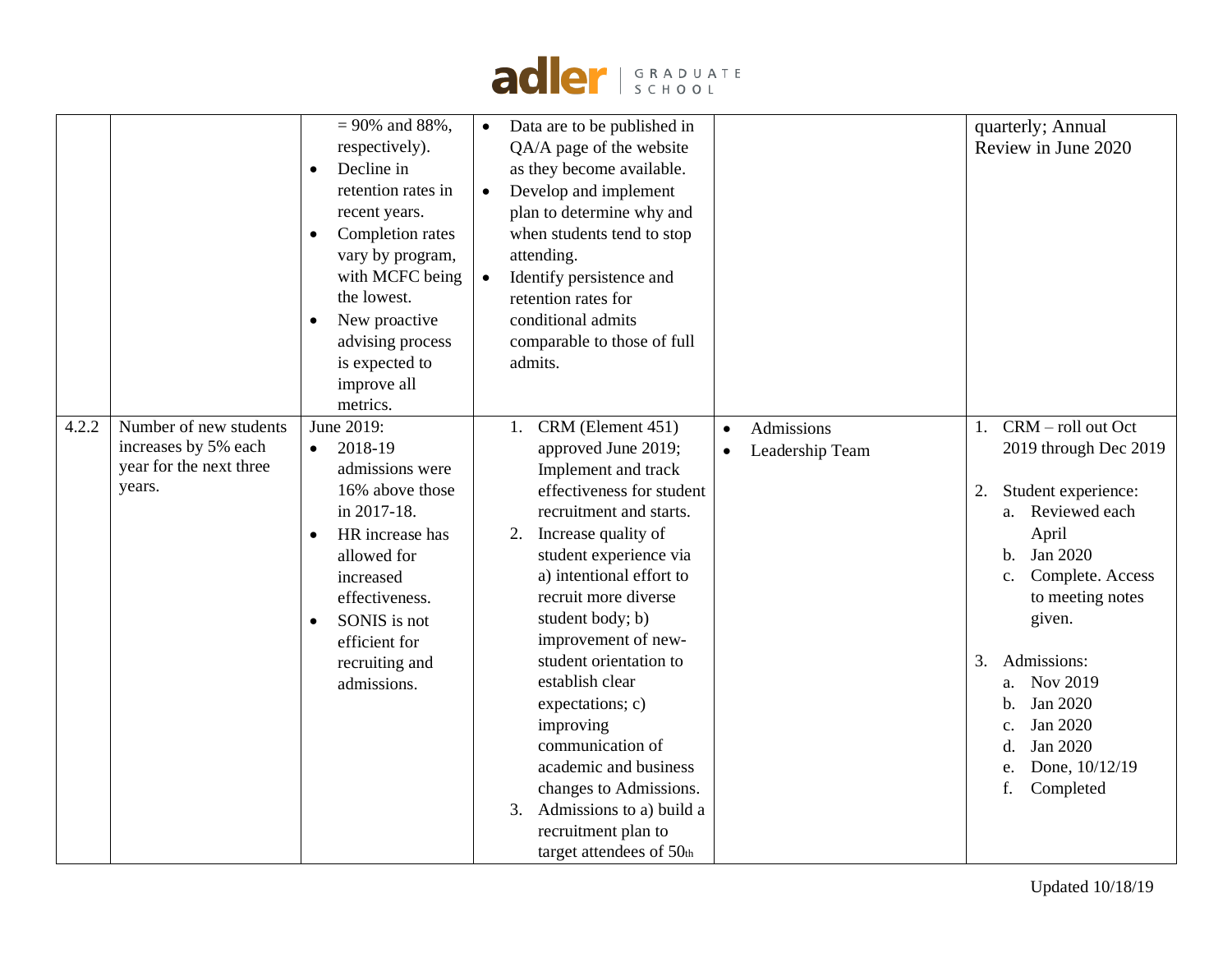|       |                                                                                                                              |                                                                                                                                                                                                                                                                                                           | adler   GRADUATE                                                                                                                                                                                                                                                                                                                                                                                                                                                                   |                                                             |                                                                                                                                                                                                                                                                                                                                                          |
|-------|------------------------------------------------------------------------------------------------------------------------------|-----------------------------------------------------------------------------------------------------------------------------------------------------------------------------------------------------------------------------------------------------------------------------------------------------------|------------------------------------------------------------------------------------------------------------------------------------------------------------------------------------------------------------------------------------------------------------------------------------------------------------------------------------------------------------------------------------------------------------------------------------------------------------------------------------|-------------------------------------------------------------|----------------------------------------------------------------------------------------------------------------------------------------------------------------------------------------------------------------------------------------------------------------------------------------------------------------------------------------------------------|
|       |                                                                                                                              |                                                                                                                                                                                                                                                                                                           | anniversary; b) develop<br>plan for Adler Institute<br>to promote<br>programs/certificates; c)<br>add section to<br>newsletter to market<br>return to programs; d)<br>build an admissions<br>communication plan<br>that goes out to alumni<br>and inactive students; e)<br>build communication<br>plan for admitted<br>students who apply long<br>before start date; f)<br>collaborate with alumni<br>director and program<br>Chairs to capture<br>metrics of graduate<br>success. |                                                             |                                                                                                                                                                                                                                                                                                                                                          |
| 4.2.3 | <b>Student Success Services</b><br>provides a diversified<br>menu of support services<br>that meet the needs of<br>students. | Currently offering<br>$\bullet$<br>writing center<br>support (including<br>ESL); ADA<br>accommodations;<br>and career support<br>services; usage<br>data indicate an<br>increasing number<br>of students being<br>served.<br>Plan for support<br>$\bullet$<br>of conditional<br>admits, which<br>includes | SSS to offer the following<br>programs:<br>Stress-management and<br>other programs aimed at<br>increasing<br>resilience/self/care;<br>Career support (includes<br>$\bullet$<br>collaboration with Chairs to<br>better understand job<br>interview needs)<br>Webinars on topics that<br>$\bullet$<br>promote student support;<br>Online support services<br>$\bullet$<br>equivalent to those available<br>on campus;                                                                | Director of Student Support<br>$\bullet$<br><b>Services</b> | November 2019: Launch<br>of online Nexus (stress<br>management and self-<br>care);<br>October 22, 2019:<br>Program offering:<br><b>Financial Fitness:</b><br>Addressing Debt and<br>Savings (offered as part<br>of Wellness Week);<br>November, 2019:<br>Program: Retirement-<br>Tips for Planning;<br>April 21, 2020: Webinar<br>(in collaboration with |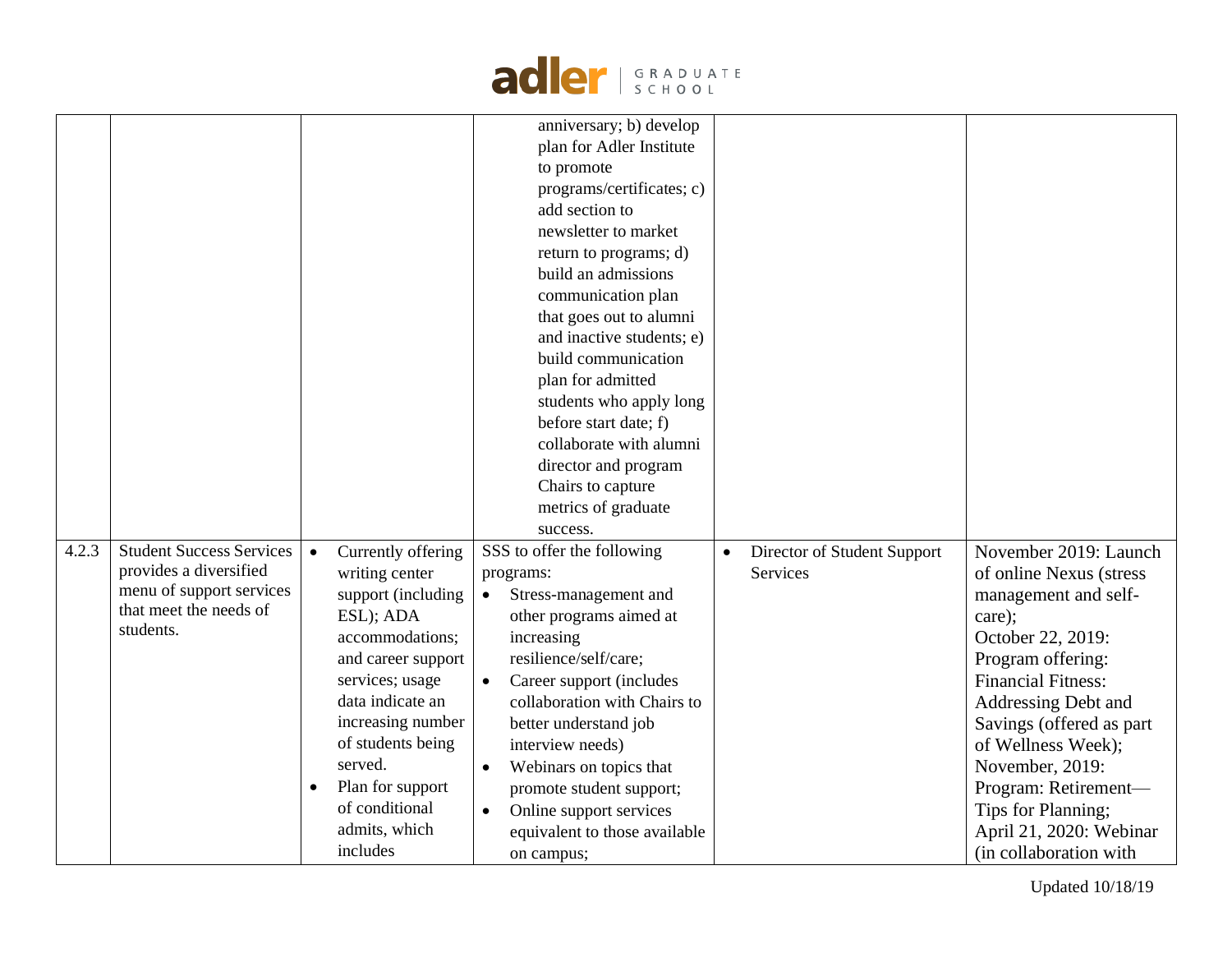

|                                                          | collaboration<br>between SSS and<br>advisors, has been<br>developed and<br>implemented.<br>Increased<br>resources and<br>redefined<br>positions for SSS. | Test-taking preparedness.<br>$\bullet$<br>Improve connection<br>$\bullet$<br>between SSS and advisors<br>to increase understanding of<br>support needed.<br>Offer practice in test-taking<br>$\bullet$<br>to aid preparation for<br>licensure.<br>Develop program for<br>$\bullet$<br>interview practice, in<br>collaboration with program<br>Chairs.<br>SSS to consider rebranding<br>$\bullet$<br>to be more attractive to<br>students. |                                 | Chairs and Advisors):<br>Jobs and Interviewing;<br>Quarterly meetings with<br>Academic Advisors to<br>share resources/support;<br>August 2019: Provided<br>program on how to<br>prepare for MFT<br>licensure (in conjunction)<br>with MFT Field<br>Coordinator). |
|----------------------------------------------------------|----------------------------------------------------------------------------------------------------------------------------------------------------------|-------------------------------------------------------------------------------------------------------------------------------------------------------------------------------------------------------------------------------------------------------------------------------------------------------------------------------------------------------------------------------------------------------------------------------------------|---------------------------------|------------------------------------------------------------------------------------------------------------------------------------------------------------------------------------------------------------------------------------------------------------------|
|                                                          |                                                                                                                                                          | Goal 4.3: To ensure long-term institutional sustainability through resource management and development.                                                                                                                                                                                                                                                                                                                                   |                                 |                                                                                                                                                                                                                                                                  |
| <b>Performance Indicator</b>                             | <b>Baseline</b>                                                                                                                                          | <b>Action Plan</b>                                                                                                                                                                                                                                                                                                                                                                                                                        | <b>Persons/Dept Responsible</b> | <b>Target Dates</b>                                                                                                                                                                                                                                              |
| 4.3.1<br>Data from institutional<br>assessment plans are | June 2019:                                                                                                                                               | Create a timetable with data<br>$\bullet$                                                                                                                                                                                                                                                                                                                                                                                                 | Leadership Team<br>$\bullet$    |                                                                                                                                                                                                                                                                  |

asset repair and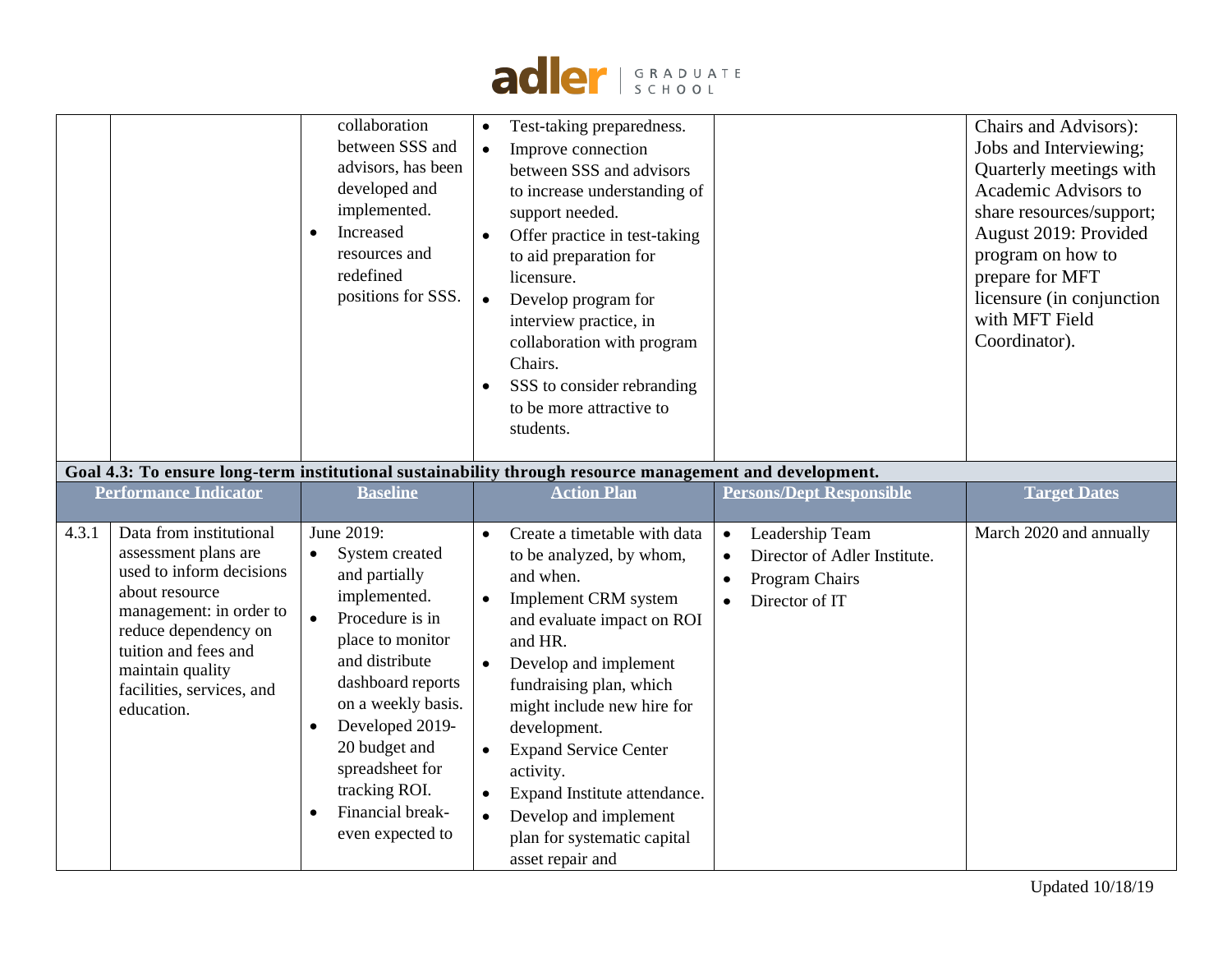

|       |                                                                     | be achieved in<br>2022-23.<br>Total revenue and<br>$\bullet$<br>net tuition/fees<br>have been steadily<br>increasing.<br>97% of total<br>revenue comes<br>from tuition and<br>fees.<br>Switch from 8 to<br>$\bullet$<br>4 starts had no<br>negative impact<br>on enrollment and<br>had significant<br>positive impact on<br>the use of HR | replacement, technology<br>and cybersecurity upgrades,<br>and operational system<br>upgrades.<br>Maximize use of financial<br>$\bullet$<br>information to inform<br>decision-making process by<br>leadership team.                 |                                                                                   |                                                                                                                                                         |
|-------|---------------------------------------------------------------------|-------------------------------------------------------------------------------------------------------------------------------------------------------------------------------------------------------------------------------------------------------------------------------------------------------------------------------------------|------------------------------------------------------------------------------------------------------------------------------------------------------------------------------------------------------------------------------------|-----------------------------------------------------------------------------------|---------------------------------------------------------------------------------------------------------------------------------------------------------|
| 4.3.2 | ROI on each marketing<br>and recruiting initiative<br>is conducted. | June 2019:<br>Increased<br>$\bullet$<br>understanding of<br>Izenda has<br>resulted in better<br>reporting.<br>Spending<br>$\bullet$<br>decisions have                                                                                                                                                                                     | Element 451 to be<br>$\bullet$<br>implemented October 2019<br>- Track impact on<br>marketing and recruitment<br>ROI.<br>Marketing specialist to<br>$\bullet$<br>develop consistent<br>messaging across all                         | DOA and Marketing, Social<br>$\bullet$<br>media, and communications<br>specialist | Marketing specialist<br>resigned 10/12/19. Looking<br>into replacement options,<br>including outsourcing.<br>CRM rollout will occur Oct<br>$-$ Dec 2019 |
|       |                                                                     | improved as result<br>of hiring a<br>communications<br>specialist certified<br>in Google<br>analytics.<br>Enrollment of<br>prospects from all<br>sources has often                                                                                                                                                                        | communication media<br>utilized.<br>Director of admissions and<br>marketing specialist to<br>develop and distribute<br>survey to inform future<br>marketing decisions.<br><b>Sub Goals:</b><br>Landing Page tracking.<br>$\bullet$ |                                                                                   |                                                                                                                                                         |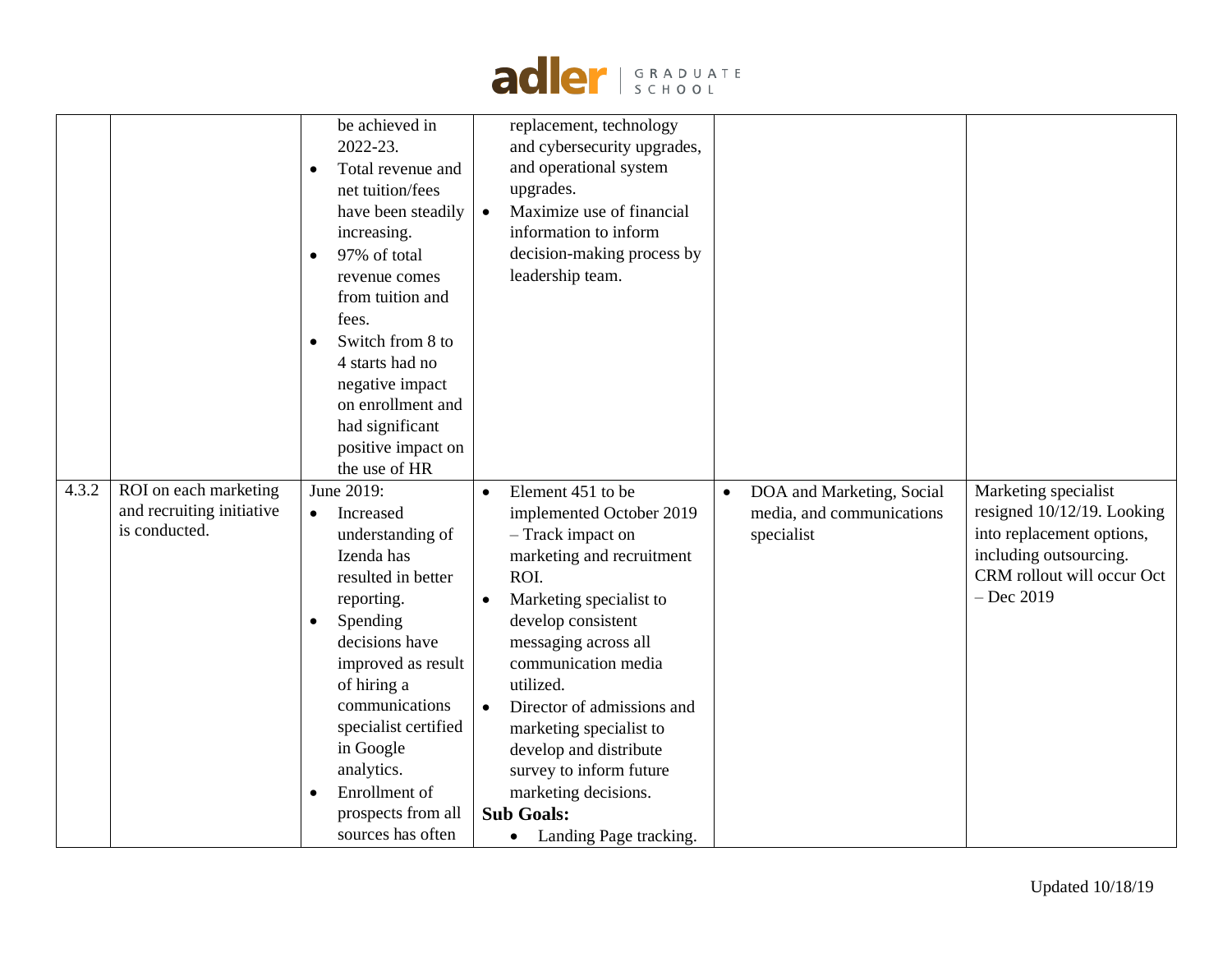

|       |                                                                                                                                        | been above<br>industry averages.                                                                                                                                                                                                                                                                                        | Evaluate additional<br>recruitment<br>opportunities.<br>Identify resources that<br>$\bullet$<br>can support us in<br>Implementing new<br>initiatives (risk taking).                                                                                                             |                                                                     |                                                            |
|-------|----------------------------------------------------------------------------------------------------------------------------------------|-------------------------------------------------------------------------------------------------------------------------------------------------------------------------------------------------------------------------------------------------------------------------------------------------------------------------|---------------------------------------------------------------------------------------------------------------------------------------------------------------------------------------------------------------------------------------------------------------------------------|---------------------------------------------------------------------|------------------------------------------------------------|
| 4.3.3 | Development of<br>fundraising plan with<br>sufficient resources for<br>implementation,<br>monitoring, evaluation,<br>and modification. | Plan in<br>$\bullet$<br>development.<br>Developing plans<br>with alumni on<br>creating<br>endowments<br>through Thrivent.<br>Re-designed<br>fundraising<br>webpage.                                                                                                                                                     | Explore hiring a<br>$\bullet$<br>Coordinator of<br>Development.<br>Perform market analysis to<br>$\bullet$<br>determine hiring and fund-<br>raising priorities.<br>Reach out to key<br>$\bullet$<br>stakeholders for raising<br>additional funds.                               | President and Board<br>$\bullet$                                    | End of 2020                                                |
| 4.3.4 | Reduce bad debt.                                                                                                                       | Procedures and<br>$\bullet$<br>processes for<br>timely tuition<br>billing and<br>payment are in<br>place.<br>Small increase in<br>bad debt expense<br>forecast for 2019-<br>20.<br>Expected<br>recovery rate for<br>2019-20 of 75%,<br>resulting in net<br>bad debt expense<br>of \$5,000<br>$(0.125%)$ for<br>2019-20. | Improve process of<br>updating student accounts<br>after students register or<br>make registration changes.<br>Follow policy of not<br>$\bullet$<br>carrying over \$599.00<br>without a payment plan.<br>Improve communication of<br>billing prior to start of next<br>session. | VP of Finance and Student<br>$\bullet$<br><b>Accounts Assistant</b> | Hold policy will be<br>reviewed and updated by<br>10/31/19 |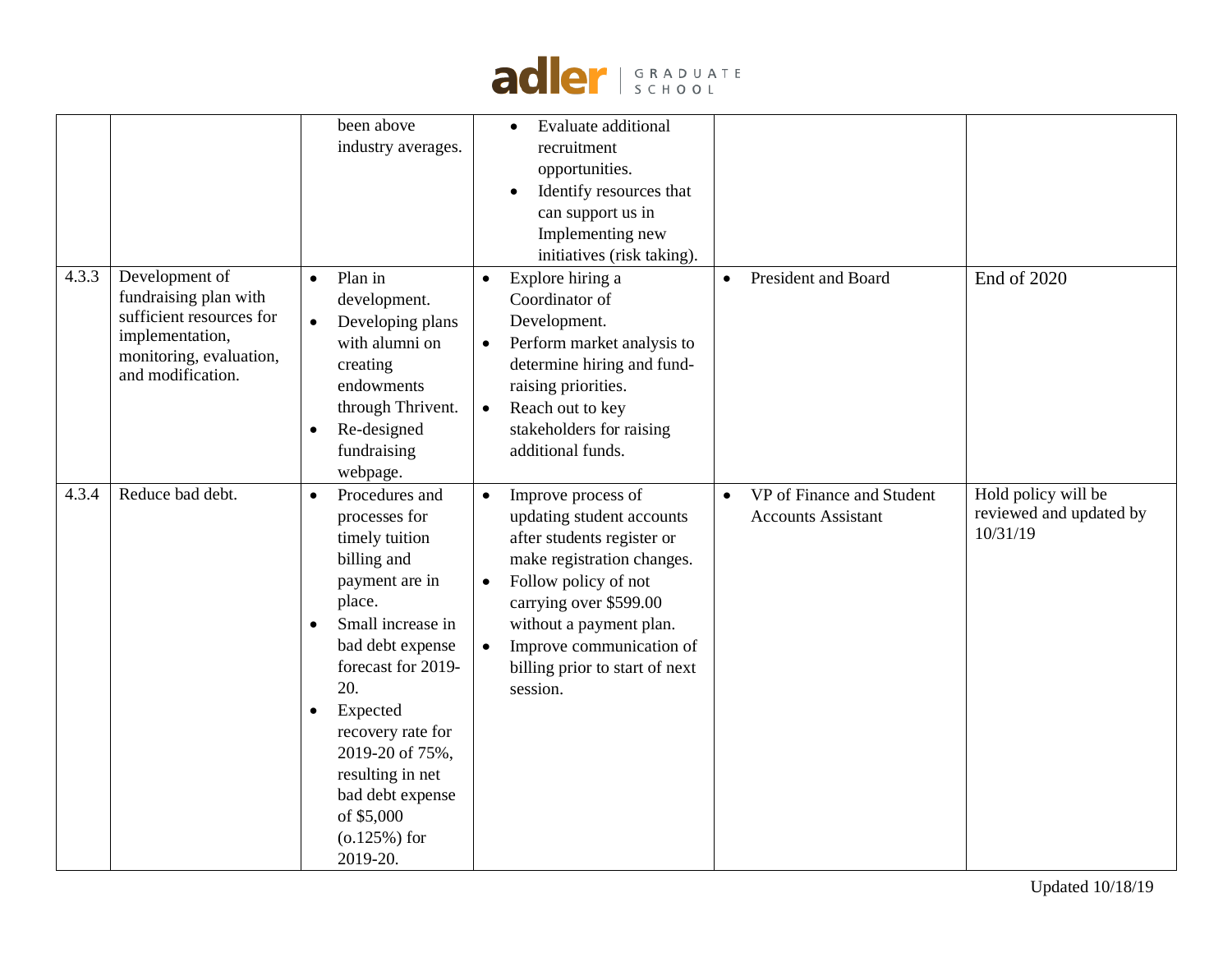

| 4.3.5 | Create full time faculty<br>ranking model and salary<br>structure for adjunct<br>faculty.                                                                 | Manual updating<br>of student<br>accounts taxes<br>HR.<br>New structure in<br>$\bullet$<br>place for full time<br>faculty.<br>Faculty forum<br>$\bullet$<br>developing a level<br>structure for<br>adjuncts.<br>Adjunct contract<br>to be put in place<br>in July 2019. | Faculty forum makes<br>recommendations to the<br>President on ranking model<br>and salary structure for<br>adjuncts.<br>President makes decision<br>$\bullet$<br>and puts new system in<br>place. | <b>Professional Dev Coordinator</b><br>$\bullet$<br>(facilitator)<br>President<br>$\bullet$                              | FY 2020                                         |
|-------|-----------------------------------------------------------------------------------------------------------------------------------------------------------|-------------------------------------------------------------------------------------------------------------------------------------------------------------------------------------------------------------------------------------------------------------------------|---------------------------------------------------------------------------------------------------------------------------------------------------------------------------------------------------|--------------------------------------------------------------------------------------------------------------------------|-------------------------------------------------|
|       |                                                                                                                                                           |                                                                                                                                                                                                                                                                         | Goal 4.4 To provide facilities, equipment and necessary resources necessary for long-term institutional sustainability.                                                                           |                                                                                                                          |                                                 |
|       | <b>Performance Indicator</b><br>2019-2020                                                                                                                 | <b>Baseline</b>                                                                                                                                                                                                                                                         | <b>Action Plan</b>                                                                                                                                                                                | <b>Persons/Dept Responsible</b>                                                                                          | <b>Target Dates</b>                             |
| 4.4.1 | Technology software<br>and third-party vendors<br>(in support in the<br>delivery of education<br>and institutional<br>systems) are evaluated<br>annually. | IT meets every<br>two weeks to<br>review<br>effectiveness of<br>software and<br>hardware.<br>IT team attends<br>workshops on<br>technology<br>several times a<br>year.                                                                                                  | Every year all systems are<br>$\bullet$<br>evaluated for any<br>updates/newer versions.<br>Continue to go to<br>$\bullet$<br>workshops.<br>Continue to take IT meeting<br>$\bullet$<br>minutes.   | Director of Information<br>Technology<br>Technology committee                                                            | Annually (March – based<br>on budget creation). |
| 4.4.2 | Evaluate and maintain<br>equipment, and<br>resources necessary for<br>institutional<br>sustainability and budget<br>$development - To$                    | <b>Master Plan</b><br>developed.                                                                                                                                                                                                                                        | Evaluate facility and<br>$\bullet$<br>equipment needs.<br>Minutes are kept by Finance<br>$\bullet$<br>Committee and reviewed by<br>the board.                                                     | <b>Building and Grounds</b><br>$\bullet$<br>committee<br>President<br>$\bullet$<br><b>Finance Committee</b><br>$\bullet$ | March 2020                                      |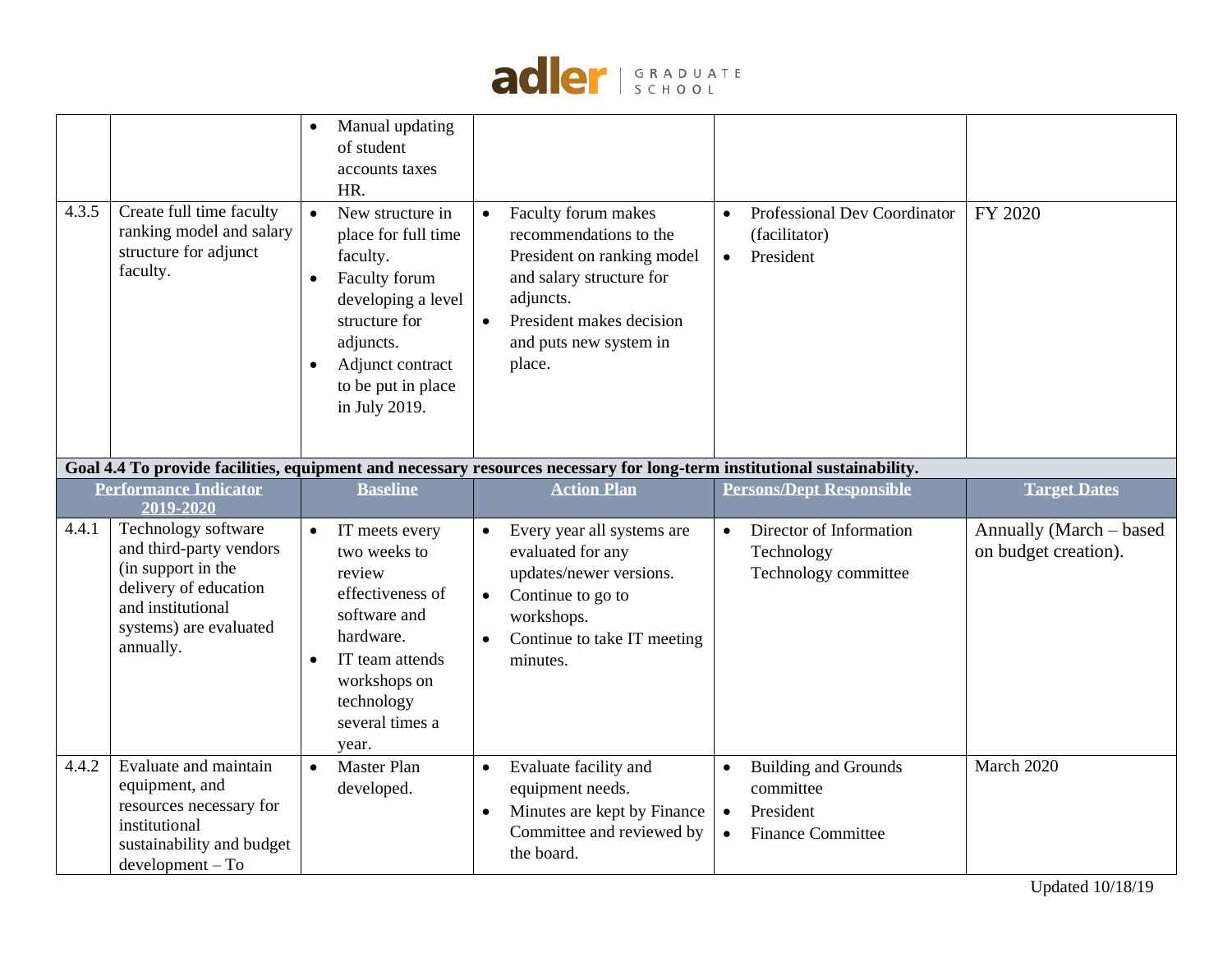

|       | maintain Class B<br>Facilities.                                                                                                              |                                                                                                                                                                                                                |                                                                                                                                                                                                                                                                                                                                     |                                                                                                                                                                                                                                                                |                                                                                                                          |
|-------|----------------------------------------------------------------------------------------------------------------------------------------------|----------------------------------------------------------------------------------------------------------------------------------------------------------------------------------------------------------------|-------------------------------------------------------------------------------------------------------------------------------------------------------------------------------------------------------------------------------------------------------------------------------------------------------------------------------------|----------------------------------------------------------------------------------------------------------------------------------------------------------------------------------------------------------------------------------------------------------------|--------------------------------------------------------------------------------------------------------------------------|
| 4.4.3 | AGS will develop,<br>publish, and regularly<br>review safety and<br>security policies and<br>procedures with faculty,<br>staff and students. | Published in<br>$\bullet$<br>Employee<br>Handbook.<br><b>Safety Procedure</b><br>Handbook<br>created.                                                                                                          | Review annually.<br>$\bullet$<br>Published on website.<br>$\bullet$                                                                                                                                                                                                                                                                 | Director of Technology<br>$\bullet$<br><b>Building and Grounds</b><br>$\bullet$<br>President<br>$\bullet$<br>Goal 4.5: To promote long-term institutional excellence by securing and maintaining the highest level of accreditation available for all programs | Annually (end of FY)<br>$\bullet$                                                                                        |
|       | <b>Performance Indicator</b><br>2019-2020                                                                                                    | <b>Baseline</b>                                                                                                                                                                                                | <b>Action Plan</b>                                                                                                                                                                                                                                                                                                                  | <b>Persons/Dept Responsible</b>                                                                                                                                                                                                                                | <b>Target Dates</b>                                                                                                      |
| 4.5.1 | Secure HLC<br>reaccreditation in<br>November 2019                                                                                            | Accredited; with<br>$\bullet$<br>re-accreditation<br>scheduled for<br>2019.<br>Assurance<br>$\bullet$<br>Argument<br>submitted July 30,<br>2019; visit<br>scheduled for<br>Nov.11 and 12,<br>2019.             | Prepare for visit:<br>Provide HLC Assurance<br>$\bullet$<br>Argument on website.<br>Create folders for visit.<br>$\bullet$<br>Announcement to<br>$\bullet$<br>stakeholders<br>Review of website.<br>$\bullet$<br>Faculty Handbook,<br>Employee Handbook,<br>and Student manuals<br>and catalogue.                                   | President, Director of Quality<br>$\bullet$<br>Assurance and Academic<br>Affairs, and<br>Director of Assessment                                                                                                                                                | Plan was sent to all<br>faculty and staff.<br>Up on webpages to<br>read.<br>Asked for feedback.                          |
| 4.5.2 | CACREP and other<br>discipline specific<br>accreditations (i.e. AT,<br>SC, Counseling) are<br>sought and/or<br>maintained.                   | Art Therapy<br>$\bullet$<br>program approved<br>by ACATE;<br>CAHEP self-<br>study to be<br>submitted October<br>2019.<br>School<br>$\bullet$<br>Counseling<br>program approved<br>by Minnesota<br>Professional | AT submission of self-study<br>$\bullet$<br>to CAHEP<br>SC submission of self-study<br>$\bullet$<br>to Minnesota Professional<br><b>Educator Licensing and</b><br><b>Standards Board</b><br>Counseling program:<br>$\bullet$<br>Curriculum aligned with<br><b>CACREP</b> standards.<br>Preparing to meet<br>institutional standards | President and Director of<br>$\bullet$<br><b>Quality Assurance and</b><br><b>Academic Affairs</b><br>Director of Assessment<br>$\bullet$<br>Program Chairs<br>$\bullet$<br>HR                                                                                  | <b>CAHEP</b> submission<br>October 2019<br>SC submission -September<br>2019<br>CACREP self-study to start<br>Spring 2020 |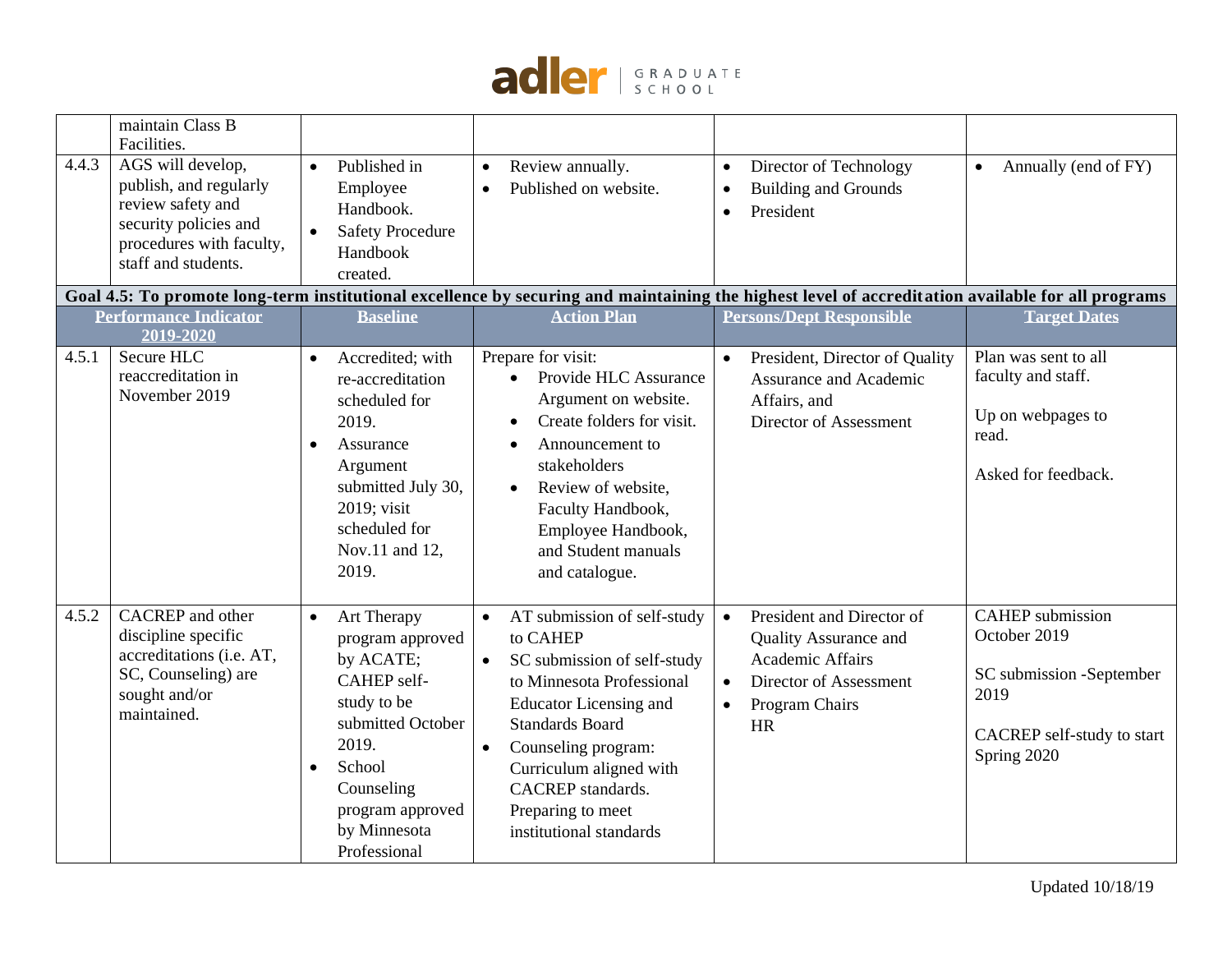

| Educator                |
|-------------------------|
| Licensing and           |
| <b>Standards Board</b>  |
| Curriculum<br>$\bullet$ |
| aligned with            |
| <b>CACREP</b>           |
| standards.              |
|                         |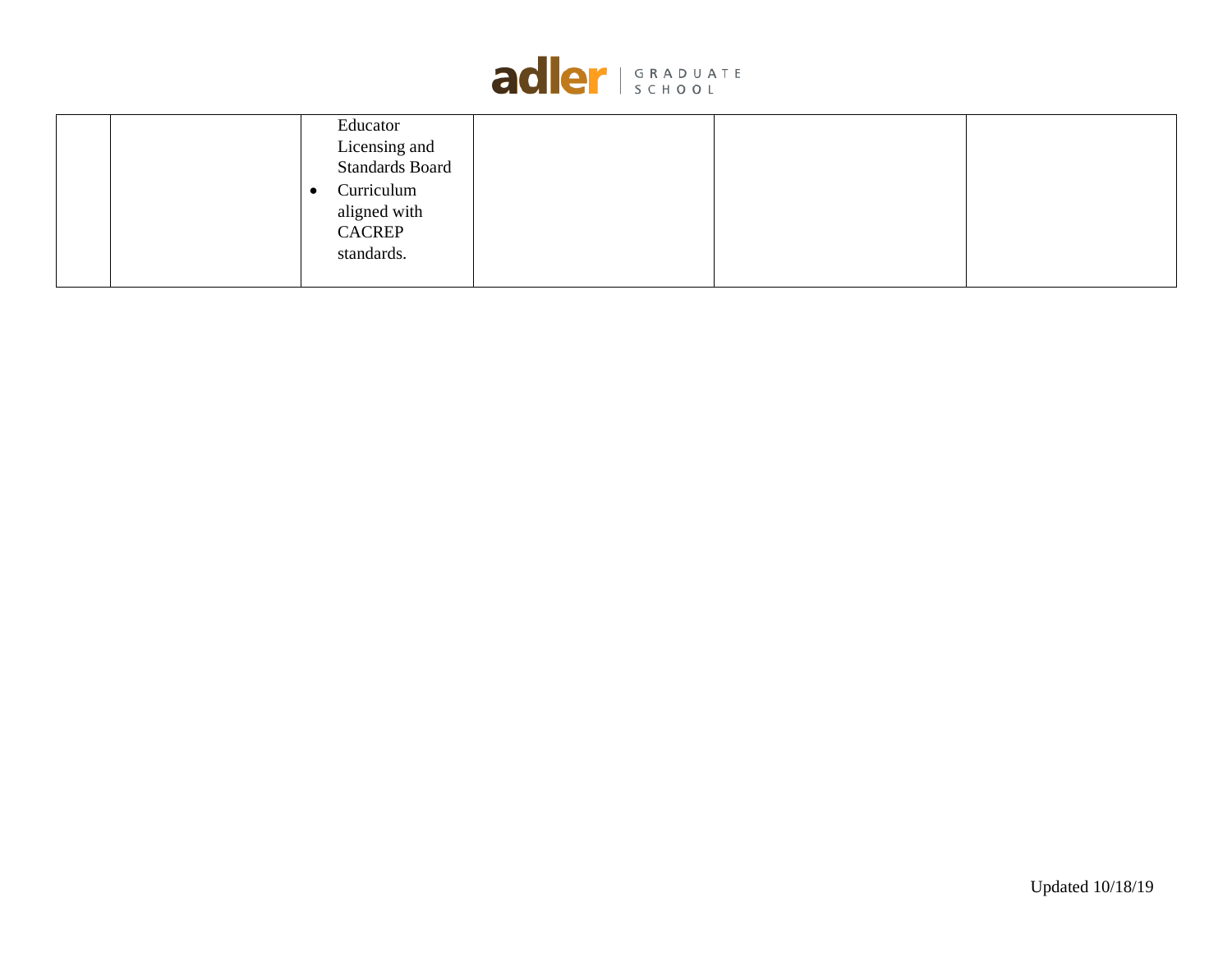

## **Additional Considerations**

<span id="page-29-0"></span>Additional considerations are items that team members identified as important but did not answer the goal or question asked in the Institutional Effectiveness Plan. These items add additional information and depth to discussions for future consideration.

## **Quality Education**

**Provide an excellent graduate education**

| <b>Performance Indicator</b><br>2019-2020 |                                                                                                                   | <b>Additional Considerations</b>                                                                                                                                                                                                                                                                                                                                                                                                                                                                                                                                                                                                                                                                                                            |
|-------------------------------------------|-------------------------------------------------------------------------------------------------------------------|---------------------------------------------------------------------------------------------------------------------------------------------------------------------------------------------------------------------------------------------------------------------------------------------------------------------------------------------------------------------------------------------------------------------------------------------------------------------------------------------------------------------------------------------------------------------------------------------------------------------------------------------------------------------------------------------------------------------------------------------|
| 1.1.2                                     | 100% of students have<br>program plans that follow<br>the developmental<br>sequence created for their<br>program. | Are we looking at data on student stress levels and burn out? How are we doing this and do we know if students are<br>keeping up in courses?<br>Do we need to then build in one break period beyond the break week for self-care?<br>Course offerings support the developmental sequence designed for each program.                                                                                                                                                                                                                                                                                                                                                                                                                         |
| <b>Performance Indicator</b><br>2019-2020 |                                                                                                                   | <b>Additional Considerations</b>                                                                                                                                                                                                                                                                                                                                                                                                                                                                                                                                                                                                                                                                                                            |
| 1.2.1                                     | Each program completes<br>one cycle of analyzing data<br>from The Program<br>Evaluation Plan by end of<br>FY21.   | There is a need to have a face to face meeting with Field Experience coordinators to determine what evals they have<br>$\bullet$<br>that can be launched sooner than later.<br>Need to set a date for all LT data (signature assessments) to be completed.<br>$\bullet$<br>SmartEvals has an advising survey that we can use – we need to investigate this survey and determine usefulness.<br>$\bullet$<br>We can use instructor evaluation data to help us determine Professional Development plans.<br>$\bullet$<br>Establish time frame and protocol for evaluating a) student dispositions and b) the current process of professional<br>$\bullet$<br>dispositions evaluation. I propose adding this to AC agenda as a starting point. |
|                                           | <b>Performance Indicator</b><br>2019-2020                                                                         | <b>Additional Considerations</b>                                                                                                                                                                                                                                                                                                                                                                                                                                                                                                                                                                                                                                                                                                            |
| 1.3.1                                     | Full-time faculty will<br>follow the advising<br>protocol that team created.                                      | Are there changes to the Portfolio Manual?<br>$\bullet$<br>Changes need to be approved by AC.<br>$\bullet$                                                                                                                                                                                                                                                                                                                                                                                                                                                                                                                                                                                                                                  |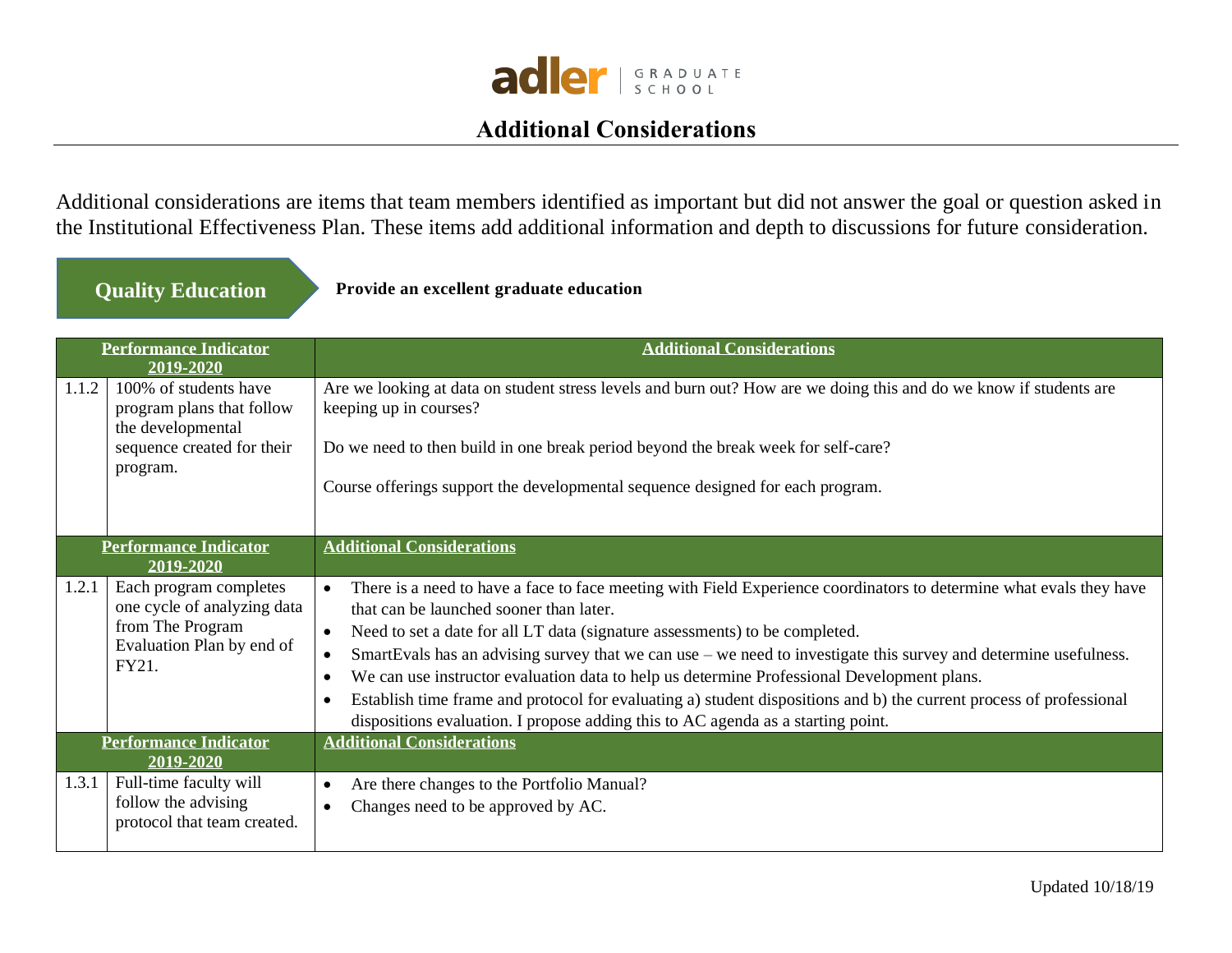

| 1.3.2                                            | Students are receiving<br>effective advising, which<br>promotes development of<br>professional identity as<br>indicated by exit surveys<br>and portfolio examination<br>in $604$ . | Are exit surveys being done?                                                                                                                                                                                                                                                                                                                                                                                                                                                                                                                                     |
|--------------------------------------------------|------------------------------------------------------------------------------------------------------------------------------------------------------------------------------------|------------------------------------------------------------------------------------------------------------------------------------------------------------------------------------------------------------------------------------------------------------------------------------------------------------------------------------------------------------------------------------------------------------------------------------------------------------------------------------------------------------------------------------------------------------------|
| <b>Performance Indicator</b><br><b>2019-2020</b> |                                                                                                                                                                                    | <b>Additional Considerations</b>                                                                                                                                                                                                                                                                                                                                                                                                                                                                                                                                 |
| 1.4.3                                            | Systematic evaluation of<br>faculty (full- and part-time)<br>is fully implemented.                                                                                                 | The team determined that there were a lot of areas (teaching, scholarship, service) that need evidence of being done.<br>$\bullet$<br>Faculty should consider creating a LiveText portfolio and continue to update the portfolio throughout the year. This<br>will allow faculty to have this information readily available when it is evaluation time. Without having a tracking<br>system in place we think that faculty will be spending a lot of time trying to gather this evidence last minute and may<br>miss/forget some of the work that has been done. |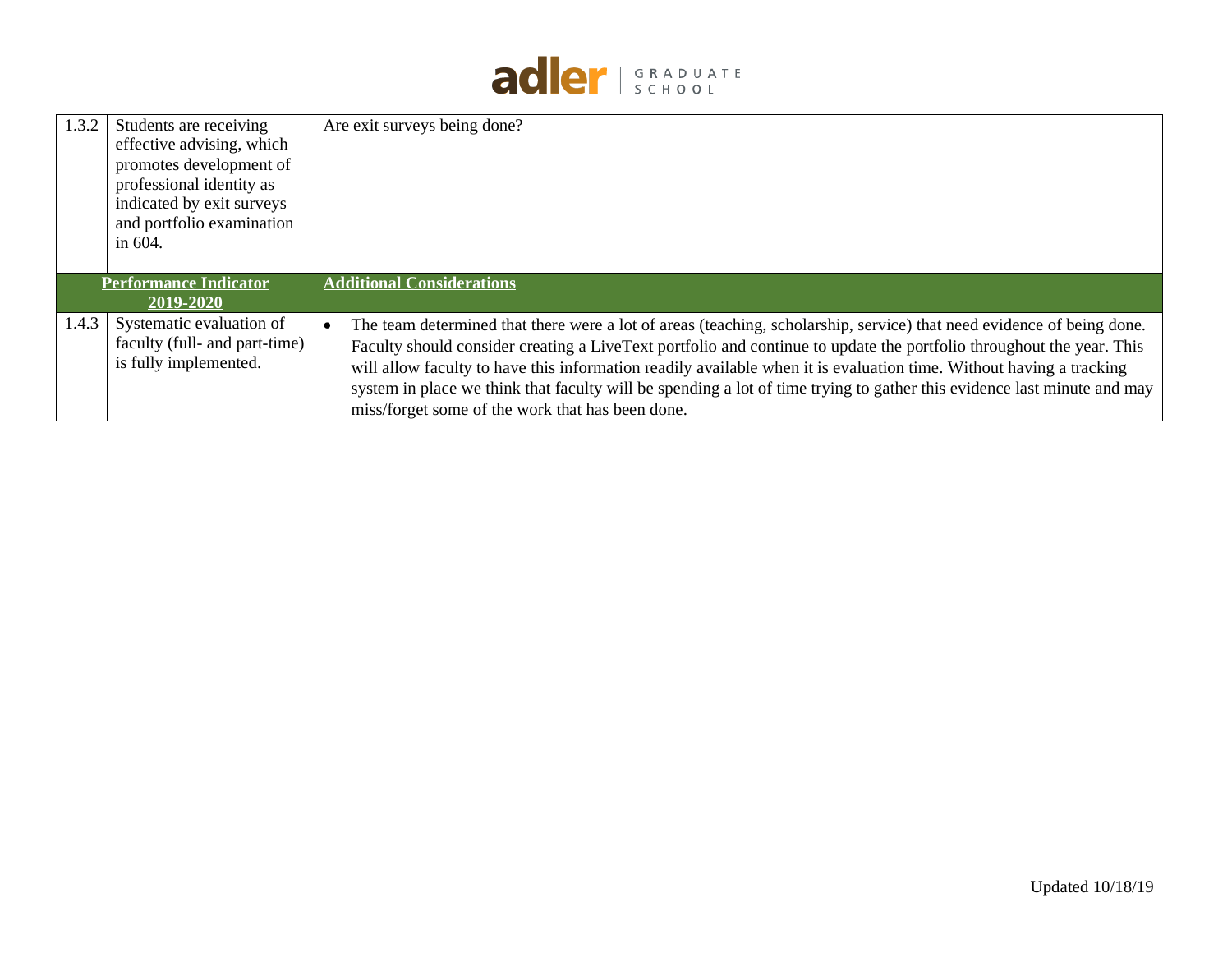

**Diversity**

**Prepare all students for service to all types of communities**

|                                           | <b>Performance Indicator</b>                                                                                           | <b>Additional Considerations</b>                                                                                                                                                                                                                                                                                                                                                                                                                                                                                |  |  |
|-------------------------------------------|------------------------------------------------------------------------------------------------------------------------|-----------------------------------------------------------------------------------------------------------------------------------------------------------------------------------------------------------------------------------------------------------------------------------------------------------------------------------------------------------------------------------------------------------------------------------------------------------------------------------------------------------------|--|--|
|                                           | 2019-2020                                                                                                              |                                                                                                                                                                                                                                                                                                                                                                                                                                                                                                                 |  |  |
| 3.2.1                                     | 75% of students will report<br>feeling a sense of safety,<br>belonging, and significance<br>by the time they graduate. | SSS to evaluate:<br>The value of good communication.<br>$\bullet$<br>How do you honor students in communication?<br>$\bullet$<br>How do they feel when we really listen attentively?<br>$\bullet$<br>Additional ideas/specifics in the Retreat Report.<br>$\bullet$<br>Who locks the building?<br>$\bullet$<br>SSS to create protocol for an active shooter. Safety Protocol.<br>$\bullet$                                                                                                                      |  |  |
| <b>Performance Indicator</b><br>2019-2020 |                                                                                                                        | <b>Additional Considerations</b>                                                                                                                                                                                                                                                                                                                                                                                                                                                                                |  |  |
| 3.3.1                                     | MSJCCs are integrated<br>throughout the curriculum.                                                                    | President and program faculty to explore community partnerships to increase opportunities for service learning.<br>$\bullet$<br>Work to increase counseling services/ access to rural and outstate MN.<br>$\bullet$                                                                                                                                                                                                                                                                                             |  |  |
|                                           | <b>Performance Indicator</b><br>2019-2020                                                                              | <b>Additional Considerations</b>                                                                                                                                                                                                                                                                                                                                                                                                                                                                                |  |  |
| 3.4.2                                     | <b>Student Success Services</b><br>integrates, supports and<br>promotes multicultural<br>awareness and diversity.      | Increase diversity on recruitment team. Enhance the recruitment efforts. Could there be a satellite office or<br>$\bullet$<br>location for underserved population?<br>Possible partnership to increase presence?<br>$\bullet$<br>Partnerships in social justice - identify resources - list for students - additional internships: A dedicated page on<br>$\bullet$<br>website for resources. Resources within benefit plans (employees).<br>Examine possibility of increasing student participation in ICASSI. |  |  |